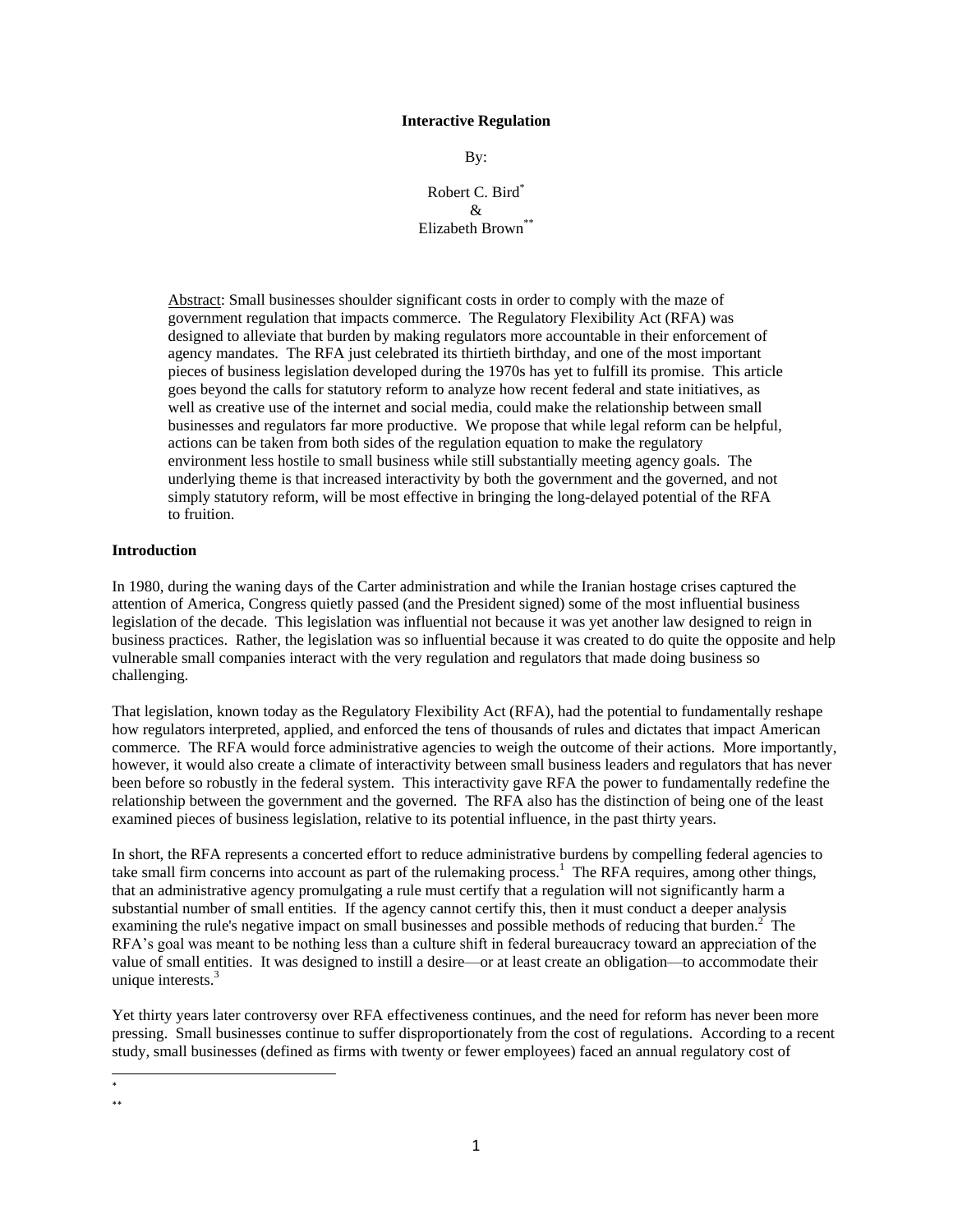\$10,585 per employee, thirty-six percent more than the regulatory cost facing large firms (defined as firms with five hundred or more employees).<sup>4</sup> The promised sensitivity to business and interactivity between business and government has never been realized.

At the same time, public criticism of agency effectiveness in general has become severe. In the summer of 2010, in the wake of the BP oil spill, national attention focused on the manifest failures of some of the largest regulatory agencies. The leadership of the Minerals Management Service, after years of criticism, was finally replaced. President Obama told the country that the new agency chief's main task would be to "build an organization that acts as the oil industry's watchdog—not its partner.  $\frac{1}{5}$  New agencies like the Consumer Finance Protection Bureau were created to regulate matters affecting the interests of consumers and financial institutions. Furthermore, the President has mandated that agencies increase transparency and participation in their rulemaking processes by using the Web.<sup>6</sup> Federal agencies were required to create "open government plans" with several specific elements to increase public information, engagement and collaboration.<sup>7</sup> These government mandates represent a valuable reinforcement for the goals of the RFA, although they have not been widely recognized as such. By requiring agencies to make their rulemaking more transparent and increasing opportunities for feedback during the process, these initiatives have increased small firms' ability to convey their concerns to regulators and engage in a productive dialogue before unnecessarily burdensome regulations go on the books.

A new approach to the underlying goals of the RFA, one that empowers small businesses, taps the potential creativity of regulators and streamlines the interactivity between government and its citizens could have a much greater impact. Given the small chance of a mutually satisfactory resolution between small enterprise owners and regulators who follow the letter of the RFA, this article eschews a primary focus on the standard account. Instead, the purpose of this article is to encourage interactive regulation from both the businessperson and regulator perspective. We recommend strategies for business people to more effectively interact with government agencies. We also recommend strategies for regulators to make their processes more open and receptive to input.

The goal for small firms is not the prevention of all future regulation that could possibly affect their business, but to establish a collaborative effort with government that maximizes the goals of federal mandates while minimizing the costs imposed on firm operations. This change not only requires a different approach, but a different interactive perspective toward regulation and the RFA. The purpose of this paper is to make this new interactive approach a reality.

Part I of this article examines the history, development, and current treatment of the RFA. This Part will show that although the RFA has been subject to significant criticism, it still has the potential to improving the efficiency and effectiveness of agencies, and in particular their regulation of small firms.

Part II presents strategies for small enterprise owners to more effectively interact with regulators through a variety of means. As we explain in Part II, providing regulators with more detailed, accurate and current information about the specific challenges small enterprises face should help regulators work more efficiently to balance the needs of small enterprises with broader social, commercial and environmental goals.

Part III presents strategies for federal agencies to improve their responsiveness to small entities by opening new portals for communication. In this section, we suggest lessons that federal agencies can learn from state-level innovations in addition to recommending other strategies. This article concludes that interaction with government that is based on a the development of mutual trust and commitment toward resolution, although less viscerally satisfying than traditional approaches, can over the long-term produce a more favorable competitive environment for companies and more flexible opportunities for regulators to satisfy legislative commands.

# **I. The Purpose, Function, and Limitations of the RFA**

# *A. The History and Substance of the RFA*

During the 1970s, Congress became increasingly concerned with the growing burden that federal regulation imposed on small businesses.<sup>8</sup> In a series of hearings, Congress learned that small businesses were being grossly underrepresented in regulatory proceedings and that single-solution regulation, applied uniformly to all companies disproportionately burdened small enterprises.<sup>9</sup> Frustrated small business representatives attended a 1980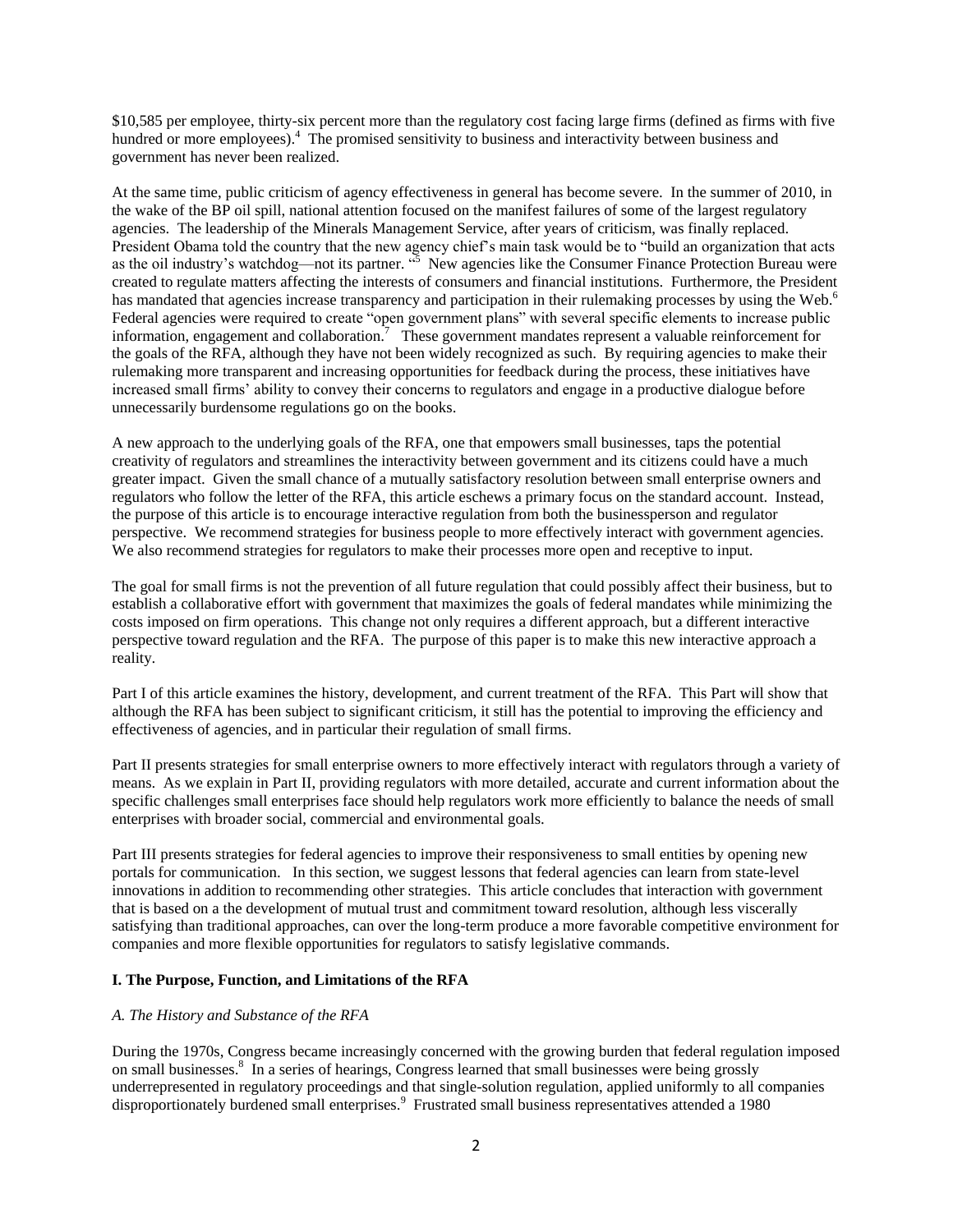conference on small business hosted by the White House.<sup>10</sup> Many business attendees expressed frustration over the growing regulatory burdens and paperwork demands that federal regulations required.<sup>11</sup>

Congress responded by passing the RFA. Enacted with relatively little fanfare in  $1980$ ,<sup>12</sup> President Carter stated that the new regulation would "give[] Americans their money's worth."<sup>13</sup> The RFA took effect on January 1, 1981.<sup>14</sup>

In short, the RFA requires federal agencies to consider the impact of their regulatory proposals on small entities before imposing new rules. This requires that an initial regulatory flexibility analysis (IRFA) be published in the Federal Register at the time a new rule is proposed.<sup>15</sup> The IRFA must include the rationale behind the proposed rule, its goals, the type and number of effected entities, a description of compliance requirements, and the need for any professional skills required to comply with the rule.<sup>16</sup> The IRFA must also identify any rules that already exist that might conflict or overlap with the proposed rule and contain alternative options that would achieve the agency's objections in a less burdensome fashion.<sup>17</sup> Later in the rulemaking process, agencies must also prepare a final regulatory flexibility analysis (FRFA), which discloses the rule's rationale and objectives, a summary of issues raised during the public comment period, an evaluation of those issues, a list of any changes made in response to public comments, and a statement of why the agency rejected available alternatives.<sup>18</sup>

The RFA leaves an escape clause, however, for agencies to avoid this entire process. The head of an agency may simply certify that the rule will not impose a "significant economic impact on a substantial number of small entities" if promulgated.<sup>19</sup> If that occurs, then the agency simply has to publish the certification and need not undergo further regulatory analysis.<sup>20</sup> While some agencies have developed definitions for the terms 'significant impact' and ‗substantial number' on their own, other agencies have left interpretation of the statute up to the discretion of the individual in the agency.<sup>21</sup> As a result, this initial determination of whether a proposed regulation will affect small businesses, made mainly within the discretion of the agency, determines whether the rigorous RFA analyses are implemented fully or circumvented altogether.

The potential for abuse of this discretionary opt-out provision was only one of the RFA's weaknesses. Another was the difficulties small firms faced in redressing agency noncompliance with the RFA. Certainly, concern for small businesses was always at the heart of the RFA. $^{22}$  Even in its original form, the RFA recognized the need for more nuanced treatment of these enterprises, acknowledging that "unnecessary regulations create entry barriers in many industries and discourage potential entrepreneurs from introducing beneficial products and processes."<sup>23</sup> In its early years, however, small firms had no way to protect their interests when agencies failed to follow the RFA's requirements.

In 1996, the RFA was amended by the Small Business Regulatory Enforcement Fairness Act (SBREFA).<sup>24</sup> Until that amendment, small enterprise owners who felt that new or proposed regulations had been promulgated in violation of the RFA had no legal recourse. In response to pressure from the small business community, which felt that many agencies were not complying with the terms of the RFA, the SBREFA strengthened the RFA by providing for a judicial review process.<sup>25</sup> The SBREFA's judicial review provisions allowed small businesses to file a complaint regarding a potential violation of the RFA up to a year after the agency publishes the rule.<sup>26</sup> If a court finds that the agency has not complied with the RFA, it may remand the rule to the agency and delay enforcement of the rule until the agency has analyzed the rule as required.<sup>27</sup> SBREFA also tightened the factual requirements for agency certifications by requiring that agencies articulate a specific factual basis that supports an agency's statement of certification.<sup>28</sup> Finally, SBREFA also required the Environmental Protection Agency and the Occupational Safety and Health Administration to convene small business advocacy review panels to consult with small entities on regulations expected to have a significant impact on them, before the regulations were published for comment.<sup>29</sup>

In August 2002, the RFA was further strengthened when President Bush signed Executive Order 13,272.<sup>30</sup> That order mandated all federal agencies to develop written policies describing how they measured the impact of proposed legislation on small entities.<sup>31</sup> It also gave further definition to the process by which agencies were to work with the SBA's Office of Advocacy to develop alternatives to legislation that would significantly affect a substantial number of small entities, and required the SBA to develop training for the agencies on how to comply with the RFA. $^{32}$ 

Subsequent efforts to improve the RFA have failed. In 2007, the House Small Business Committee unanimously approved a bill to add new requirements to the RFA. $^{33}$  If passed, the bill would have required agencies to consider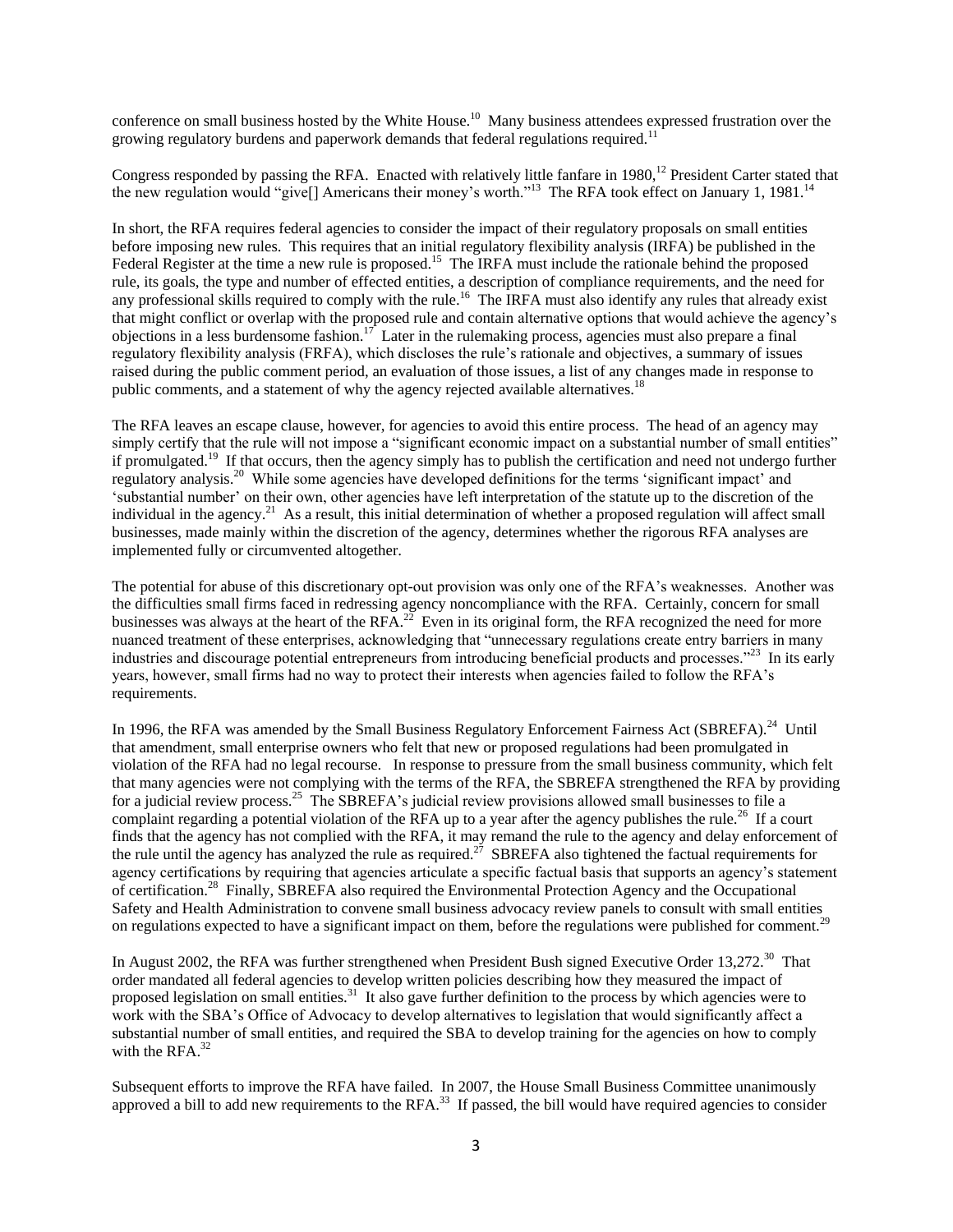the indirect impacts of their proposed legislation on small entities as well as the direct impacts as the RFA already mandated.<sup>34</sup> It would also have required federal agencies to conduct a periodic review of all of their regulations to determine whether any of them should be modified or eliminated.<sup>35</sup> The bill never reached the House or Senate for review.

Although the RFA has not evolved significantly for several years, many states have enacted their own versions of the RFA. Some states have adopted versions of a model "mini-RFA" that the SBA has developed. In May 2009, for example, Connecticut amended the state's regulatory processes to help ensure that new rules and regulations do not unnecessarily burden small businesses.<sup>36</sup> These state laws share the RFA's goal of increasing agency appreciation of entrepreneurs and small business owners and encouraging interaction between agencies and small firms. Other state laws, however, try to achieve this general goal through a number of different means. In some instances, innovations on the state level have succeeded where the RFA arguably has not. In Part IV below, we discuss some effective state versions in more detail and explores ways in which these variations might serve as a model for further reform of the RFA.

# *B. Perceived Weaknesses in the Statutory Language*

Both government and academic commentators have acknowledged the numerous weaknesses in the statutory language of the RFA. Most prominently, critics have noted that a number of vague terms in the RFA impede clear and consistent application across agencies. As noted earlier, the RFA requires agencies to consider alternatives when they determine that a proposed regulation will have a "significant economic impact on a substantial number of small entities."<sup>37</sup> Scholars analyzing the RFA's effectiveness have pointed out the relative vagueness of the terms 'significant' and 'substantial number.' As one author notes, without further clarification these terms are "completely discretionary."<sup>38</sup>

Another author expressed concern over the meaning of the words 'small entities'. The RFA defines the term as having the same meaning as "'small business concern' under section 3 of the Small Business Act."<sup>39</sup> The Small Business Act, in turn, defines a small business concern as one that is "independently owned and operated and which is not dominant in its field of operation.<sup>340</sup> Further size standards can be established<sup>41</sup> and agencies typically use elaborate Small Business Administration (SBA) standards tailored to particular industries.<sup>42</sup> The result has been unusual classifications for small business enterprises. For example, the SBA defines small entities for cable and pay television as firms generating \$11 million or less in revenue annually.<sup>43</sup> This definition then resulted in 1,423 of the 1,758 cable and pay television firms in existence to fall under the ambit of small entity protection.<sup>44</sup> This led one author to call the 'small entity' definition "tenuous" and to conclude that, "[s]urprisingly, a small entity may include a national organization generating millions of dollars and employing thousands of workers. . . . Thus, the group that the RFA attempts to protect, small entities, has many definitions, the meanings of which vastly differ among industries and people."<sup>45</sup>

Another troublingly vague provision is the RFA's requirement, under Section 610, that agencies review their own regulations every ten years. Scholars have noted that different agencies interpret this requirement differently.<sup>46</sup> Some agencies, including the Department of Transportation, interpret Section 610's terms to mean that they must review all of their regulations every ten years.<sup>47</sup> Other agencies, including the Environmental Protection Agency, understand Section 610 to require them only to review those regulations that the agency believed would have a "significant impact on a substantial number of small businesses" when the regulations were adopted.<sup>48</sup>

Then there is the question of when that ten-year clock starts to run. Michael See has noted that some agencies take the view that amending a rule "restarts the clock,' allowing the agency another ten years for RFA review from the date of amendment" rather than the date that the initial rule was adopted.<sup>49</sup> See notes, for example, that with regard to a 1993 Department of Commerce regulation limiting the pollock fishing season that was amended in 1996, the Department of Commerce would likely argue that it had ten years from the date of the amendment to review the rule rather than ten years from the date of the original regulation's enactment in 1993.<sup>50</sup> The variability among agency interpretations of what Section 610 requires further reduces the RFA's effectiveness overall.

The Government Accountability Office (formerly the General Accounting Office) has echoed the concerns of scholars like Shive and See, repeatedly calling for reforms of the RFA because its terms are so vague. In 1994, the GAO noted that the terms of the RFA lend themselves to an impossibly wide range of interpretation, leading to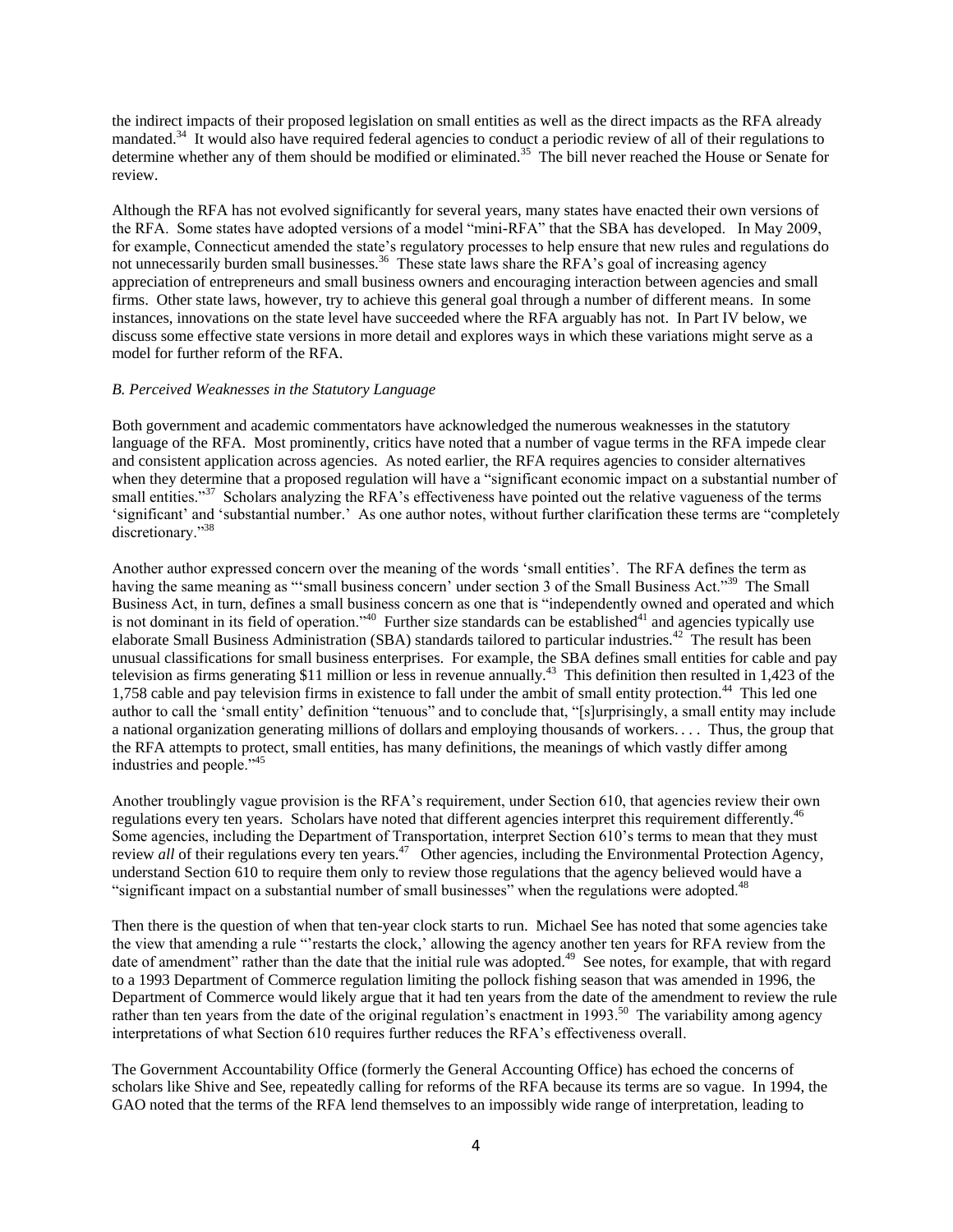widely divergent results.<sup>51</sup> In 2002 and 2006, the GAO issued another critique of the RFA on much the same grounds as its 1994 report.<sup>52</sup> In each of these reports, the GAO urged Congress to provide SBA with the authority to interpret the RFA's requirements, reasoning that a uniform interpretation would lend more consistency to agency understanding and implementation of the RFA's terms.

Another recognized weakness of the RFA is its failure to reach regulations that indirectly affect small businesses, even though their eventual impact may be greater than direct regulation.<sup>53</sup> For example, the EPA's certification of ozone emission standards, which states regulate, has been held to be exempt from the RFA's provisions because the standards did not directly affect small businesses.<sup>54</sup> There was little debate that the certification affected small businesses; the Small Business Administration, in fact, had advised the EPA that the standards would substantially burden those businesses.<sup>55</sup> Because the SBA served only as an advisory agency to the EPA on this issue, however, the court refused to consider the SBA's determination in evaluating the effect of the EPA regulations on small businesses.<sup>56</sup> Indeed, recent case law confirms that courts generally will not consider RFA-based challenges to a regulation brought by small businesses that are only indirectly affected by that regulation.<sup>57</sup>

Both scholars and government officials have called attention to this failure.<sup>58</sup> In 2006, Keith Holman, then the Assistant Chief Counsel in the SBA's Office of Advocacy, noted that the RFA could be strengthened in part by broadening the scope of the RFA to address both the direct and indirect impacts of proposed regulation on small businesses.<sup>59</sup> As noted above, this issue was addressed in the "Small Business Regulatory Improvement Act" (HR 4458), introduced in December 2007, but the bill did not reach either the House or the Senate for a vote.<sup>60</sup>

Critics have also noted that the RFA does little to address the cumulative impact of regulations that affect small businesses–the problem, as Keith Holman called it, of "death by a thousand cuts."<sup>61</sup> Just as the RFA fails to address regulations that indirectly affect small businesses, it does little to address the cumulative effect of regulations that may not have a "significant impact on a substantial number of small businesses" individually, but which significantly affect those businesses over time and in conjunction with other regulations. To help address this problem, Holman has recommended that Congress codify Executive Order 13272, which requires agencies to analyze the cumulative and foreseeable indirect effects of their regulations on small entities.<sup>6</sup>

While many scholarly analyses and government reports have focused on the RFA's flaws, few have discussed the RFA's limitations in light of the unique challenges small businesses face. By focusing on the goals of assisting small enterprises, which was certainly a primary goal of the RFA, scholars have tended to overlook the ways in which the regulators themselves might benefit from a closer and more nuanced interaction with their smaller targets.

# *C. Perceived Weaknesses in the Application of the Statutory Language*

Because agencies have great latitude to interpret the language of the RFA as they see fit, different agencies can come to entirely different conclusions about their meaning. That, in turn, can lead to disparity and inconsistency in their application from agency to agency, and perhaps even from year to year. Some interpretations may appear to be more self-serving than sensible. For example, Shive observed that in 1999, for example, the EPA determined that one of its regulations would impose costs of \$7,500 the first year and \$5,000 the next year on over 5,000 small businesses, and require each of them to prepare a report that would take them approximately 100 hours to complete. According to the EPA, this regulation did not have a "significant impact on a substantial number of small businesses"—a determination that the EPA has made for ninety-six of the regulations it has passed since 1996.<sup>63</sup>

Just as agencies' interpretations of key RFA terms vary, agencies vary greatly in their compliance with the RFA overall. A 1994 GAO report found that the EPA and SEC were among the agencies exhibiting the most comprehensive compliance with the RFA, while the IRS was among the least compliant.<sup>64</sup> The GAO offered variations on the same criticism in their 2002 and 2006 RFA critiques as well.<sup>65</sup> To what extent this variable compliance is due to the agencies' differing interpretation of the RFA's requirements, as opposed to other possible explanations such as the agencies' failure to meet their statutory obligations as they understand them, is not clear.

Agency compliance does appear to be improving, however. One review of the RFA on its twenty-fifth anniversary, written by a member of the SBA's Office of Advocacy, noted increasing agency compliance with the RFA, and praised the RFA process for its effectiveness in enabling agencies to write regulations that were more responsive to the concerns of small entities.<sup>66</sup>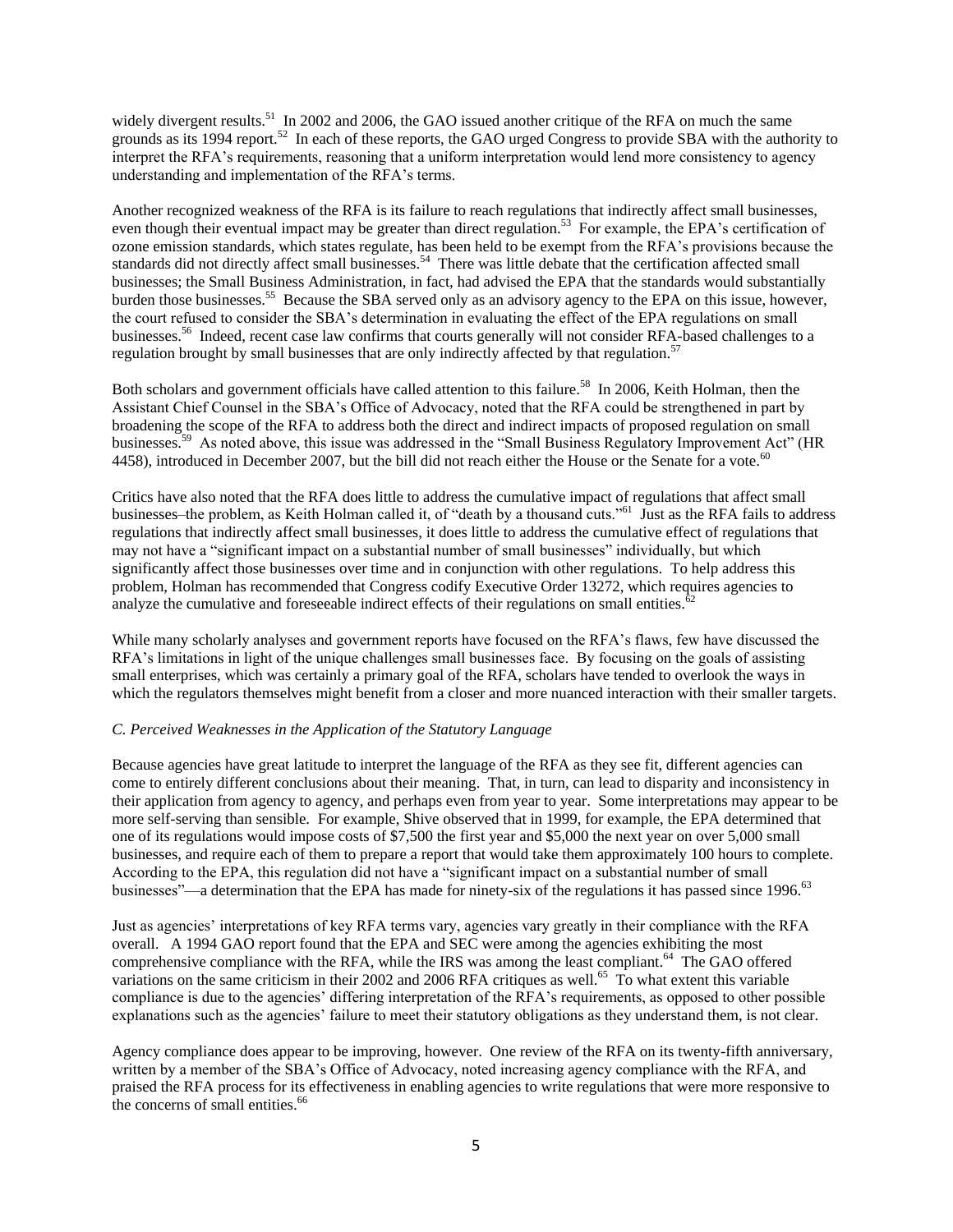Scholars have also suggested that agencies exercise this latitude under the RFA to simply avoid the kind of burden analysis that the RFA was meant to compel. As noted above, agencies considering a new regulation are only required to conduct a regulatory flexibility analysis if they have determined that the proposed regulation may have a significant economic impact on a substantial number of small entities. If the agency determines that the proposed rule will not have such an impact, it can issue a certification to that effect and forgo the analysis that would otherwise be required.<sup>67</sup> Because agencies can make that burden-reducing determination unilaterally, scholars have noted, the RFA leaves too much room for abuse of agency discretion.<sup>68</sup> One Department of Labor employee seemed to confirm this suspicion when he explained that " $[w]$ e routinely certified  $[that]$  proposed rules would have no significant impact on a substantial number of small entities without a second thought. We didn't even bother to decide internally what constituted a 'small entity,' or what 'significant' meant either."<sup>69</sup> Similarly, Keith Holman has noted that agencies can circumvent the terms of the RFA by issuing guidance documents and enforcement initiative consent agreements, neither of which employ the notice and comment procedures that the RFA addresses.<sup>70</sup>

Other critics, including Eric Phelps, have expressed concern that agencies have little incentive to comply with several RFA requirements because there is little judicial review to hold them accountable for not doing so.<sup>71</sup> For example, as noted above, the RFA requires agencies to conduct an initial regulatory flexibility analysis (or IRFA) and consider whether any less burdensome alternatives are available.<sup>72</sup> In *Allied Local & Reg'l Mfrs. Caucus v. USEPA*, <sup>73</sup> where the EPA was accused of failing to comply with this requirement, the U.S. Court of Appeals for the District of Columbia ruled that it had no jurisdiction to decide the issue.<sup>74</sup> The only RFA provisions subject to judicial review, according to the court, are the subset of the RFA's provisions listed in the "Judicial Review" provision at [section](http://www.google.com/url?q=https%3A%2F%2Fa.next.westlaw.com%2FLink%2FDocument%2FFullText%3FfindType%3DL%26pubNum%3D1000546%26cite%3D5USCAS611%26originatingDoc%3DIe4373a91227e11dbbab99dfb880c57ae%26refType%3DLQ%26originationContext%3Ddocument%26transitionType%3DDocumentItem%26contextData%3D(sc.Search)&sa=D&sntz=1&usg=AFQjCNHZLbHVINeXhDSitYgTczT1TaL0Aw) [611.](http://www.google.com/url?q=https%3A%2F%2Fa.next.westlaw.com%2FLink%2FDocument%2FFullText%3FfindType%3DL%26pubNum%3D1000546%26cite%3D5USCAS611%26originatingDoc%3DIe4373a91227e11dbbab99dfb880c57ae%26refType%3DLQ%26originationContext%3Ddocument%26transitionType%3DDocumentItem%26contextData%3D(sc.Search)&sa=D&sntz=1&usg=AFQjCNHZLbHVINeXhDSitYgTczT1TaL0Aw)<sup>75</sup> As a result of this lack of jurisdiction to evaluate IRFA compliance and the lack of judicial power to convene review panels, small businesses cannot participate in this important early stage of the agency's rulemaking process.<sup>76</sup> They also cannot ensure that SBREFA objectives are carried out by the agency.<sup>77</sup>

What little judicial interpretation of the RFA there has been has set a low bar for agency compliance, and courts have generally adopted a "hands off" policy toward the RFA. The RFA has been interpreted as a purely procedural requirement, imposing no substantive constraint on agency decisionmaking.<sup>78</sup> Courts will not interfere with an agency's own judgment of how to comply with the RFA's requirements, or whether it is exempt from doing so, unless there is a flagrant abuse of the agency's discretion. Courts have also taken a fairly narrow view of who has standing to challenge an agency's compliance with the RFA in the first place. At least one court has limited the right to sue an agency for failing to comply with the RFA's initial regulatory flexibility analysis requirement to small firms who would be affected by the final agency action.<sup>79</sup>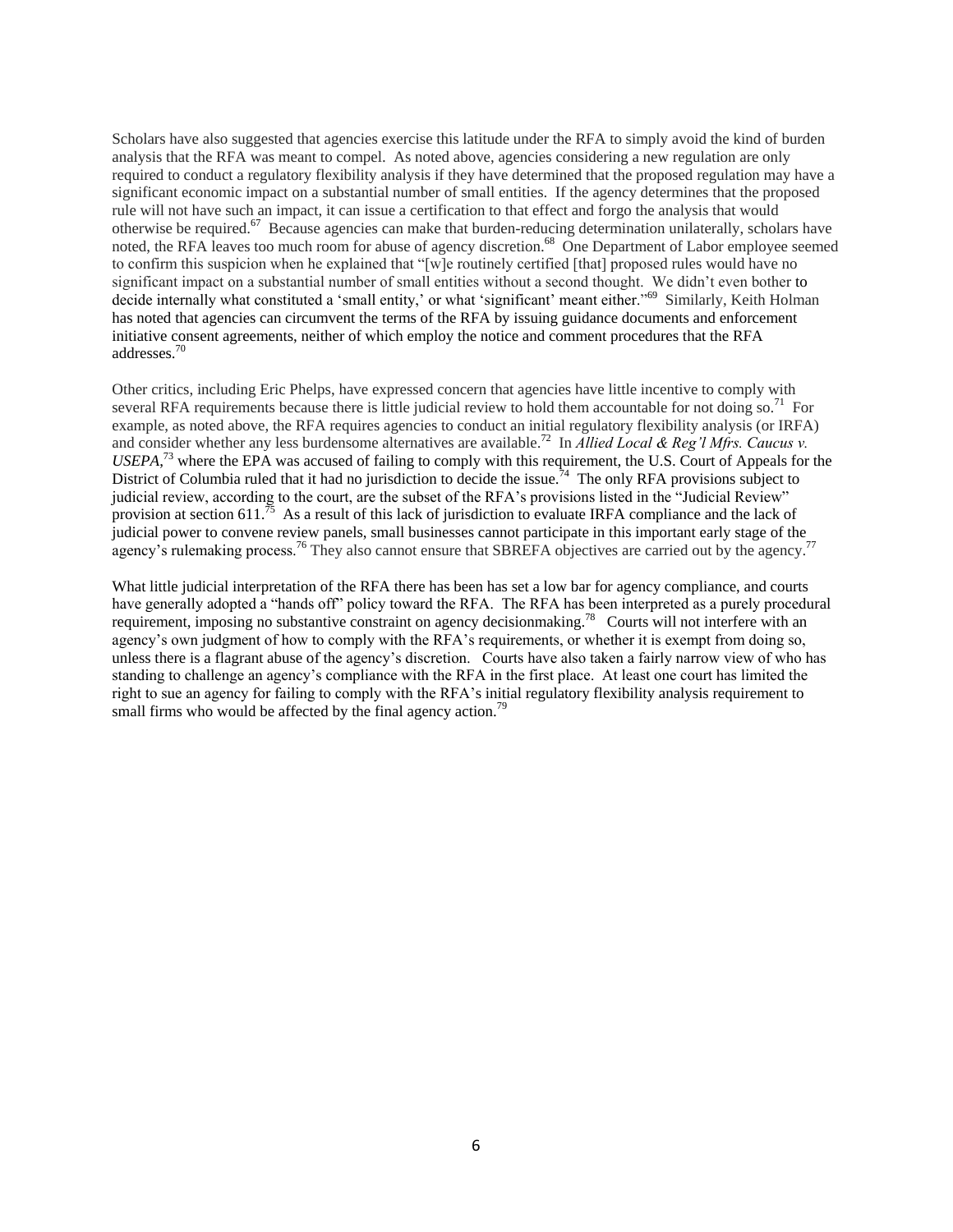# **II. Strategies for Small Enterprises in Navigating the RFA**

A key decision for small firms is whether to act strategically in their long-term interest and, if so, how to do so in a way that is both realistic and effective. The most competitive small enterprises will acknowledge the need to take regulatory concerns into account as a business concern, in the same way they acknowledge other issues that may be beyond their expertise but which can significantly affect their chances of success.

While the RFA mandates some amount of agency attentiveness to small firms' concerns, its limitations have been well documented, as described above. In order to increase transparency and improve real-time communication between small firms and agencies throughout the rulemaking process, small firms must have a stronger voice in the rulemaking process. The SBA plays some role in training and policing the agencies in small firm sensitivity, but small firms can and should also take the issue of maximizing RFA benefits into their own hands. They can do so both directly (in terms of specific exemptions and adjustments to regulations) and indirectly (in terms of improved long-term relationships with relevant agencies).

But how can these small enterprises better communicate their interests to relevant agencies, when so many of these enterprises, already under enormous financial pressure simply to turn a profit, put regulatory matters at the bottom of their priority list? There are several ways for small businesses to contribute meaningfully to that process, rather than coming to the table too late to effect change. These include taking advantage of technological advances and federal imperatives to improve the accessibility of the rulemaking process as well as finding strength in numbers through trade associations and other means. These options can help improve the substantive dialogue between agencies and firms, creating and/or strengthening the working relationship between them and, presumably, leading to a more nuanced appreciation of small firm concerns in the rulemaking process. We describe some of the most promising routes for small firms to take below.

### *A. Make Strategic Use of the Online Open Government Initiatives.*

Small businesses can benefit from recent mandates compelling federal agencies to increase opportunities for public participation in the rulemaking process. These mandates require agencies to take several steps that have ancillary benefits for small firms. For example, because agencies are now required to put their information online in a searchable format, small firms are better able to find information about, and give feedback on, potential rules that may affect their operations during the rulemaking process. While these increased transparency mandates are designed to benefit the public in general, small firms can reap greater and more concrete benefits from them than other stakeholders if they use the resulting flow of information competitively.

One of President Obama's first actions upon taking office was to direct federal agencies to make better and more extensive use of the internet in order to improve transparency, participation and collaboration.<sup>80</sup> An Open Government Directive ("Directive") issued in December 2009 provided more detailed instructions to agencies about implementing these values. <sup>81</sup> A comprehensive overview of the Open Government Initiative, as it is called, was established through the White House website.<sup>82</sup> This website features an "Innovations Gallery" that showcases some of what the Administration considers the most outstanding ways in which agencies have improved transparency, participation and collaboration.

The Open Government Initiative increases the potential for small firm interaction with government agencies in several ways. For example, the Directive required agencies to "publish information online in an open format that can be retrieved, downloaded, searched and indexed by commonly used web search applications."<sup>83</sup> The Directive also ordered each federal agency to develop a comprehensive Open Government Plan to meet the terms of the President's mandate by April 2010. The Open Government Plans were also to include "details as to how your agency is complying with transparency initiative guidance such as [...] eRulemaking[.]<sup>984</sup> They were also required to include "descriptions of and links to appropriate websites where the public can engage in existing participatory processes of your agency" and "proposals for new feedback mechanisms, including innovative tools and practices that create new and easier methods for public engagement."<sup>85</sup> Through these requirements, agencies were compelled both to make it easier for stakeholders to find existing ways of engaging in agency processes, such as rulemaking, and to expand the opportunities for such engagement.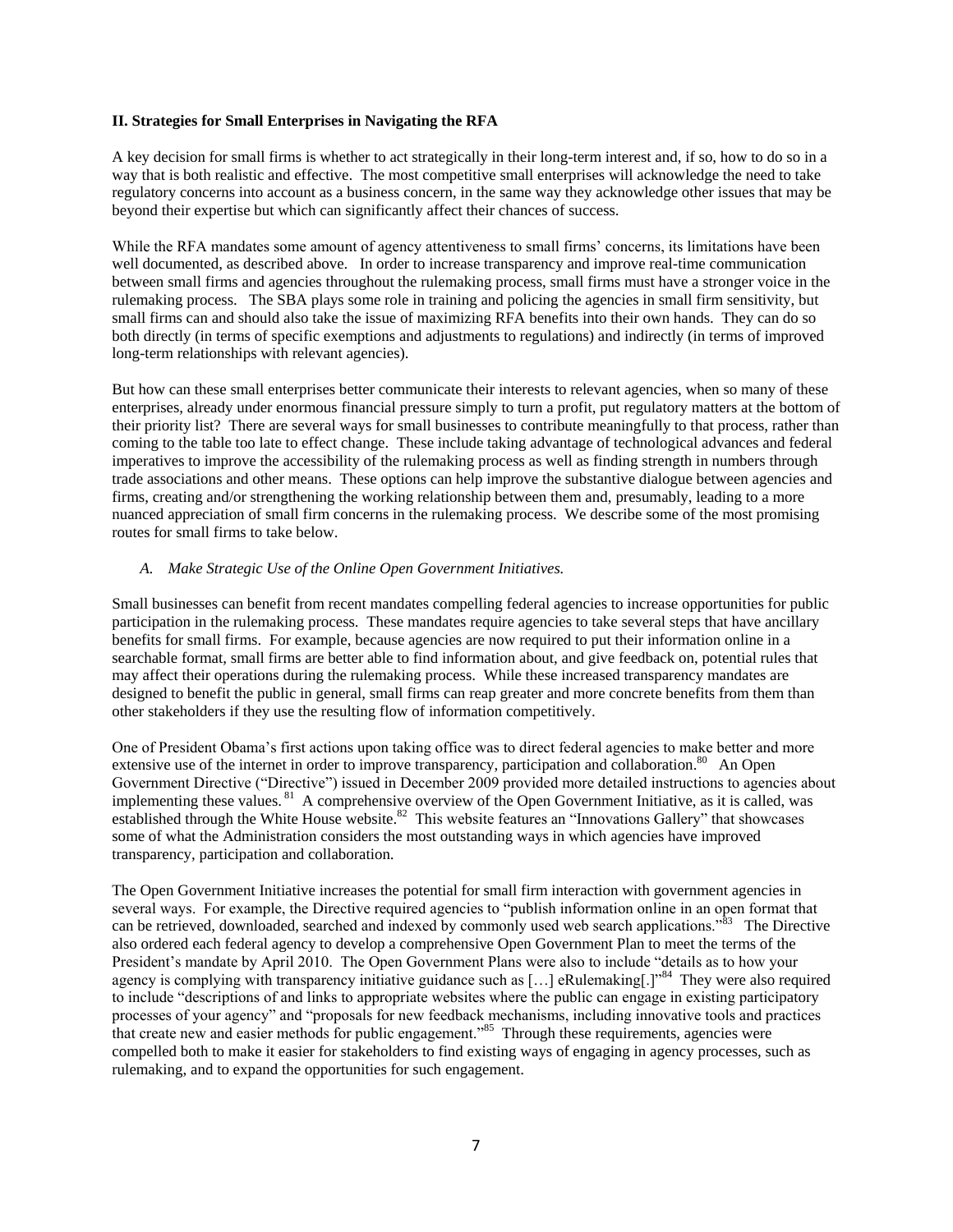The Directive further required each agency to create an "Open Government Webpage" at their agency's website, to be maintained and updated "in a timely fashion."<sup>86</sup> Each Open Government Webpage was to "incorporate a mechanism for the public to (i) give feedback on and assessment of the quality of published information; (ii) provide input about which information to prioritize for publication; and (iii) provide input on the agency's Open Government Plan."<sup>87</sup>

The Open Government Initiative bodes well for small firms. The new opportunities for public input, once developed and implemented by the agencies, offer small firms another means of communicating with agencies about their interests and increase accessibility to those agencies. They require agencies to create new ways for the small entities they regulate, along with the general public, to voice their concerns about proposed or existing regulations, even if they do not compel the agencies to listen to those concerns.

Small firms can use these initiatives to their advantage in several specific ways. For example, a small firm might periodically perform a search of an agency's website to determine whether there are any proposed regulations relevant to its business. Prior to the Directive, a small firm had no assurance that any of an agency's proposed rules and any related agency discussions would be searchable online, let alone all of them. Before the release of Open Government Plans, small firms might not have known what participatory processes an agency offered in the first place. Small firms now have much greater opportunities to (1) find out how to interact with agencies, (2) take part in developing new means of interacting with agencies, and (3) learn what substantive matters potentially affecting their businesses are on the table at the agencies that affect them the most.

# *B. Engage Agencies Through Social Media and Dedicated Websites.*

Small firms can also use social media to interact with agencies to an extent that was unimaginable even ten years ago, let alone in 1980 when the RFA was passed. According to a recent GAO report, twenty-two of the twenty-four major federal agencies had a presence on Facebook, YouTube and/or Twitter.<sup>88</sup> Agencies also use blogs, wikis, podcasting and mashups to convey information about agency activity.<sup>89</sup>

Similarly, most small firms have some presence on the internet. According to the Small Business Success Index published by the University of Maryland's Smith School of Business and Network Solutions, 67% of small firms surveyed either have a website or plan to have one within two years, and 24% of small firms surveyed already use social media.<sup>90</sup> At the very least, most small business owners have an email account and the ability to interact online. Using the internet and social media in particular, to communicate with federal agencies offers the potential of streamlining and facilitating interaction in a way that benefits both the regulators and the regulated. Some of this interaction is happening already. When the SBA itself started using social media, it received an enthusiastic response. The SBA's Facebook pages and Twitter feeds for its regional offices were activated in the third week of December 2010. Two weeks later, there were over 2,500 followers on the agency's Twitter account, and close to 5,000 "Likes" on their Facebook page.<sup>91</sup>

Another underused innovation supporting the goals of the RFA is www.regulations.gov. This website, part of the eRulemaking initiative, allows users to "search for" and access "a proposed rule, final rule or Federal Register (FR) notice," "submit a comment on a regulation or on another comment," "sign up for e-mail alerts about a specific regulation" and "subscribe to RSS feeds by agency of newly posted FR notices."<sup>92</sup> The site provides access to information from nearly 300 federal agencies.

While the Directive does a great deal to encourage agency responsiveness to small firms, and other stakeholders who benefit from increased transparency and communication, its potential benefits are greatest where a small firm can target the specific agency or agencies that most directly affect its operations. The www.regulations.gov website, in contrast, allows public searches of proposed and current regulations from all major government agencies. As the website explains, "In the past, if members of the public were interested in commenting on a regulation, they would have to know the sponsoring agency, when it would be published, review it in a reading room, then struggle through a comment process specific to each agency. Today using Regulations.gov, the public can shape rules and regulations that impact their lives conveniently, from anywhere."<sup>93</sup> Using this website, small firms can search broadly for proposals that could affect its operations without limiting themselves to specific agencies, which could be especially advantageous for small firms that know relatively little about the rulemaking process and/or the federal agencies most likely to regulate their specific operation.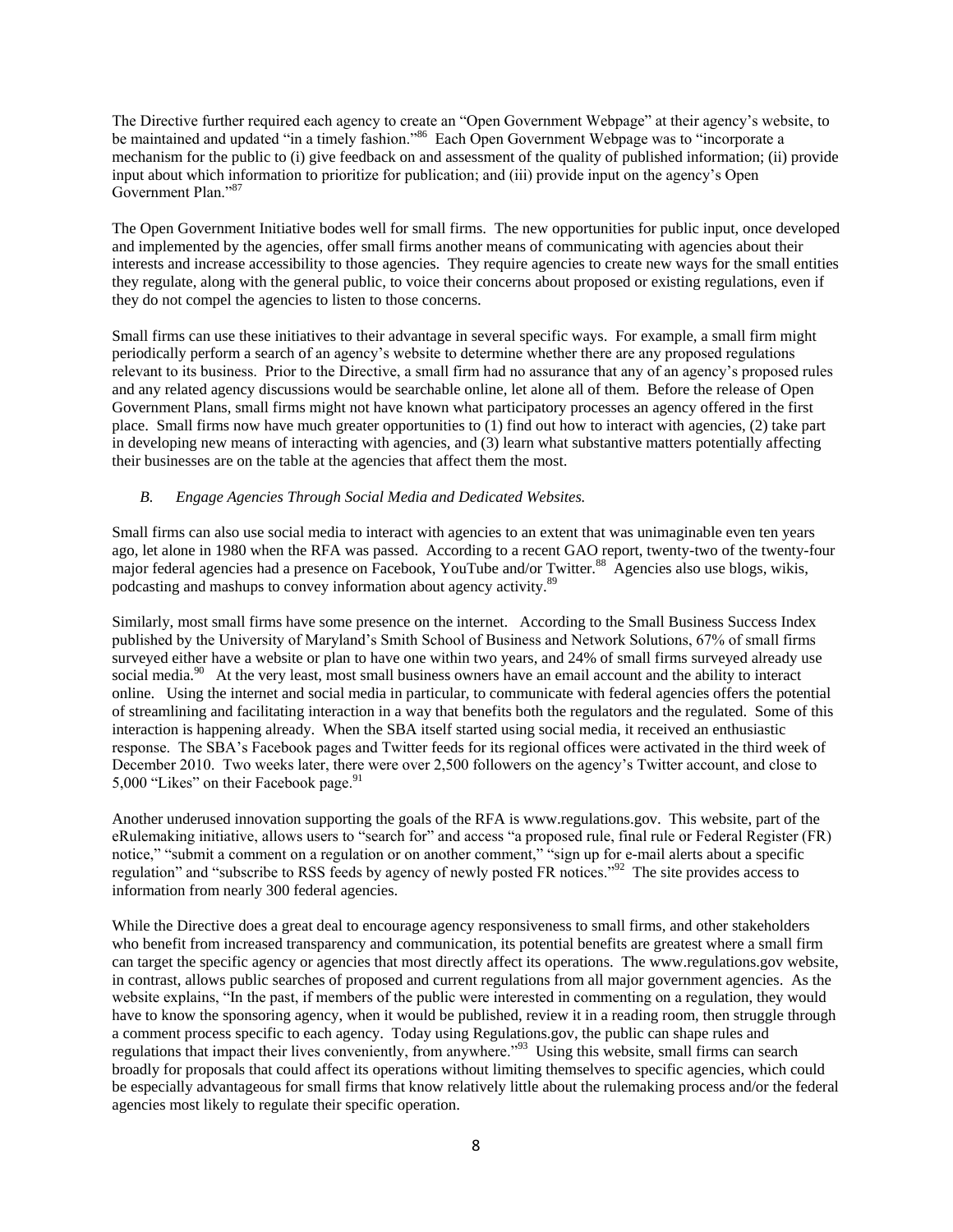As part of the Open Government Initiative, the Regulations.gov website was retooled to create the Regulations.gov Exchange, which explicitly invites public comment and participation in the rulemaking process and on improvements to the Regulations.gov website itself. For example, one well-received proposal was the organization of regulatory information by regulatory category, such as Defense, Energy, Environment or Health Care. The site notes that the advantages to such an organizational scheme would include that "rulemakings of federal agencies" [would] become more compatible with commonly used media categories, providing a real- world perspectives about rules.‖ An unusual feature of the Regulations.gov Exchange (unusual, at least, for a government website) is the starrating feature that allows users to evaluate the usefulness of the site's features.

While most agency usage of social media is designed to stream information one way—from the agency to the general public, thus ostensibly meeting the goal of transparency—these media offer small firms a valuable new way to convey their concerns and interests back to the agencies whose regulations can affect every aspect of their operations.

# *C. Leverage the Lobbying Power of Trade Associations.*

Trade associations have enormous potential to help small enterprises make their best strategic use of the RFA. Trade associations are professional groups that bring firm representatives together to share information and concerns about their industry. They often act on behalf of an industry group to promote the association members' interests to the government at the federal and/or state level. With a centralized communication channel to small firms in a particular industry already in place, trade associations could serve as a critical point of contact for agencies seeking input from the smaller firms in a given industry.

Two kinds of trade associations exist to help small entities. There are industry-specific associations, which offer benefits to both large and small firms within a given industry. Other trade associations operate to help meet the needs of small businesses in general. These include the National Small Business Association (NSBA), the National Association of Women Business Owners (NAWBO), which assists women entrepreneurs, and the National Federation of Independent Businesses (NFIB), the largest lobbying organization for small businesses in the country. Small firms can make strategic use of both kinds of associations.

One of the most common ways for small firms to leverage the power of trade associations has been through litigation. Trade associations have taken the lead in several lawsuits challenging new regulations because the promulgating agency failed to comply with RFA requirements. In one case, the International Franchise Association and a number of other national trade associations succeeded in getting a Northern District of California court to enjoin the Department of Homeland Security's "no-match" rule, which prohibited employers from hiring or retaining workers whose names did not match their Social Security number records. Their complaint alleged that the federal government did not assess the impact of this rule on small businesses as required by the Regulatory Flexibility Act, nor did it prove that there was no less burdensome alternative available.<sup>95</sup> After nearly two years of litigation, the Department of Homeland Security eventually rescinded the rule.<sup>96</sup>

While trade associations have great potential to help small firms communicate with regulators, they may have disadvantages for small firms as well. One potential obstacle to the use of trade associations is the perception that they are deaf to the concerns of small enterprises. In some industries, small firms have been reluctant to engage in trade association activity because they believe that larger firms, with the capacity to devote greater resources to funding and leading such associations, dominate or distort the agenda. While some commentators have pointed out that trade associations are often dominated by large companies, leaving the concerns of small enterprises underrepresented $97$ , this is not always the case. In any event, there is far less risk that a large firm will dominate a trade association's lobbying agenda for trade associations specializing in the interests of small firms, such as the NSBA. The NSBA, for example, only gives voting rights to small firm members. <sup>98</sup>

# *D. Voice Concerns Through the R3 Process.*

One of the easiest ways for small firms to register concerns about particular laws is to take advantage of the Regulatory Review & Reform Initiative, also known as the R3 process. Through this annual process, the SBA's Office of Advocacy invites small firms to single out regulations for review and possible revision. As part of the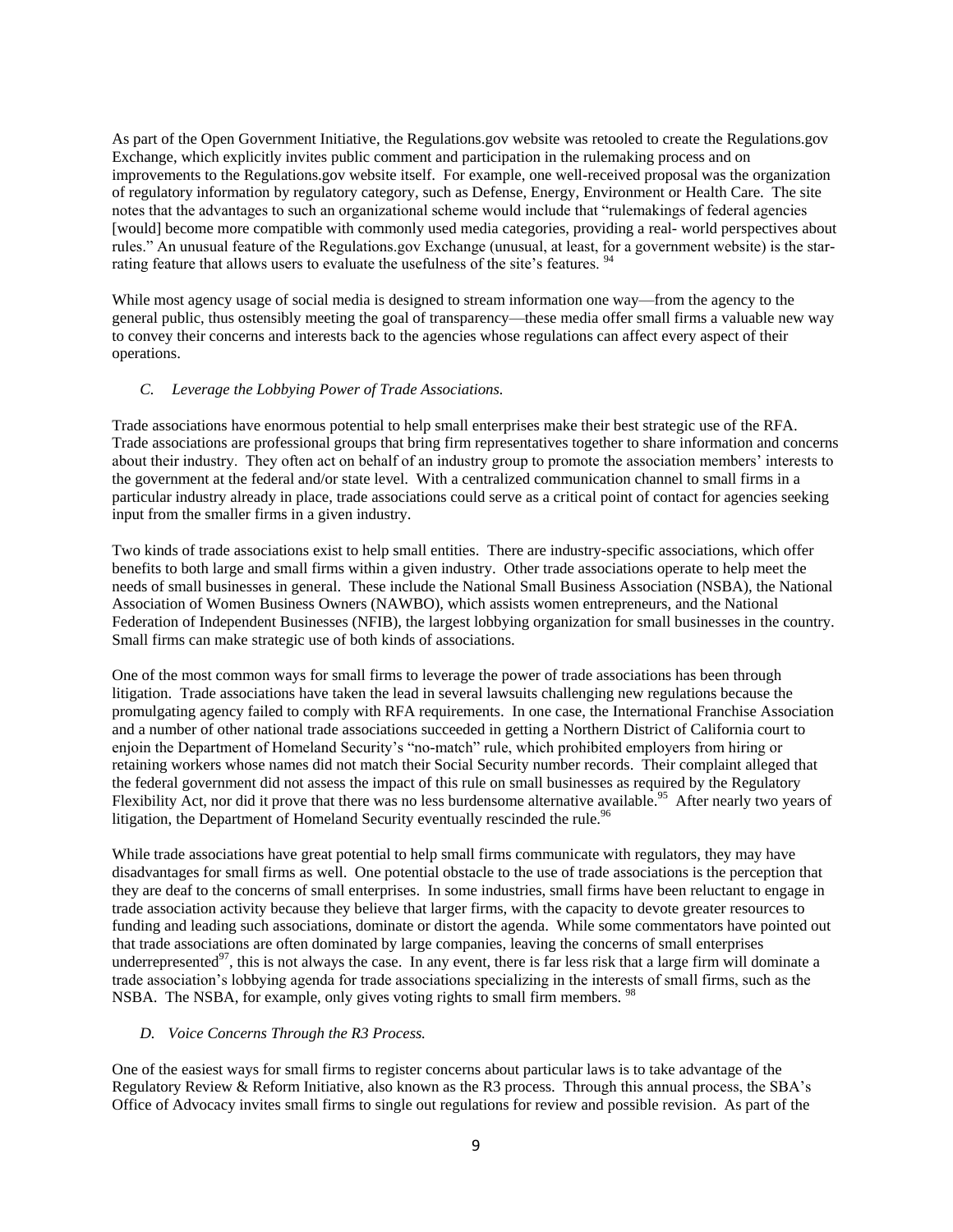process, the Office of Advocacy solicits suggestions from small entities at the end of every calendar year. A few months later, the Office publishes the "Top Ten Rules for Review and Reform." In order to track agency progress in reviewing these rules, the Office posts an update on their status every six months.<sup>99</sup> The Office of Advocacy has described the R3 process as "a tool for small business stakeholders" to help "identify and address existing federal regulations that should be revised because they are ineffective, duplicative, or out of date."<sup>100</sup> The R3 process is not just a vehicle for complaints. It also allows small firms to engage more creatively with the government by suggesting positive regulatory reforms.

Despite the visibility and responsiveness of the R3 process, however, relatively few small firms have taken advantage of it. The 2009 "Top Ten Rules for Review and Reform" were chosen from a field of only 38 nominations, fewer than half of the 80 nominations the SBA received in 2008.<sup>101</sup> While it is not clear why more small firms do not take advantage of this process, it is likely that many firms simply do not know about it. Given the attitudes of small firms discussed in Part II above, it is also possible that many small firms lack the information they would need to take part in the process, such as the specific name of a regulation affecting them and/or the information necessary to suggest an affirmative change. A third possibility is that some small firms simply do not want to engage with the SBA at all.

# **III. Strategies to Improve Agency Responsiveness to Small Businesses**

While small businesses can do much to achieve their own goals in working with regulators, regulators also have new means to help them achieve the RFA's mandate of sensitivity to small firms' concerns. The original terms of the RFA asked the agencies to take the considerations of small businesses into account during the rulemaking process, but provided little direction as to how agencies might learn what the true constraints and concerns of these businesses were. Federal agencies can vastly improve their understanding of and responsiveness to small businesses, as the RFA originally compelled them to do, by adopting some of the reforms suggested below. None of them requires a significant investment of additional resources, and the potential benefits for both regulators and the smaller firms they affect could be tremendous.

# *A. Consider Potential Advantages of Adapting State Models.*

In an effort to spread the gospel of regulatory flexibility from federal to state government, the SBA's Office of Advocacy first drafted model legislation for state versions of the RFA in 2002. Since that time, according to the SBA, "37 state legislatures have considered regulatory flexibility legislation, and 22 states have implemented regulatory flexibility via Executive Order or legislation."<sup>102</sup> The number of states adopting some version of a regulatory flexibility law has grown over time.

A closer examination of these state statutes, however, shows a wide variation in their potential benefit for small businesses. For example, while Arizona law establishes fairly comprehensive provisions that mirror most aspects of the RFA, the Alabama laws cited by the SBA as responsive to the needs of small businesses actually make no mention of, and compel no regulatory concern for, small businesses or entrepreneurs at all.<sup>103</sup> Alaska's small business flexibility law was repealed effective January 1, 2009.

While many states have adopted a regulatory structure similar to the RFA, some states have added their own innovations designed to improve communication between agencies and small firms. In May 2009, for example, Connecticut augmented its own regulatory flexibility laws. Like the RFA, Connecticut state law had already required agencies to estimate the cost of proposed regulations on small businesses and assess their likely impact before enacting them. The new law, however, requires state agencies to go a step further by notifying the public about how to obtain copies of the new small business impact analysis and the regulatory flexibility analysis in advance of public comment period for the proposed regulation.<sup>104</sup> The fact that ninety-four percent of Connecticut's 73,000 employers have fewer than one hundred employees underscores the importance of providing this notice to small businesses in the state. $105$ 

Several states have created remarkably effective and low-cost options for improving their agencies' responsiveness to small business concerns. The SBA itself highlighted certain state innovations in its 2007 publication, "State Guide to Regulatory Flexibility for Small Businesses," a guide to the "best practices" state governments have adopted to improve regulatory flexibility for small firms. The SBA also monitors state law developments on its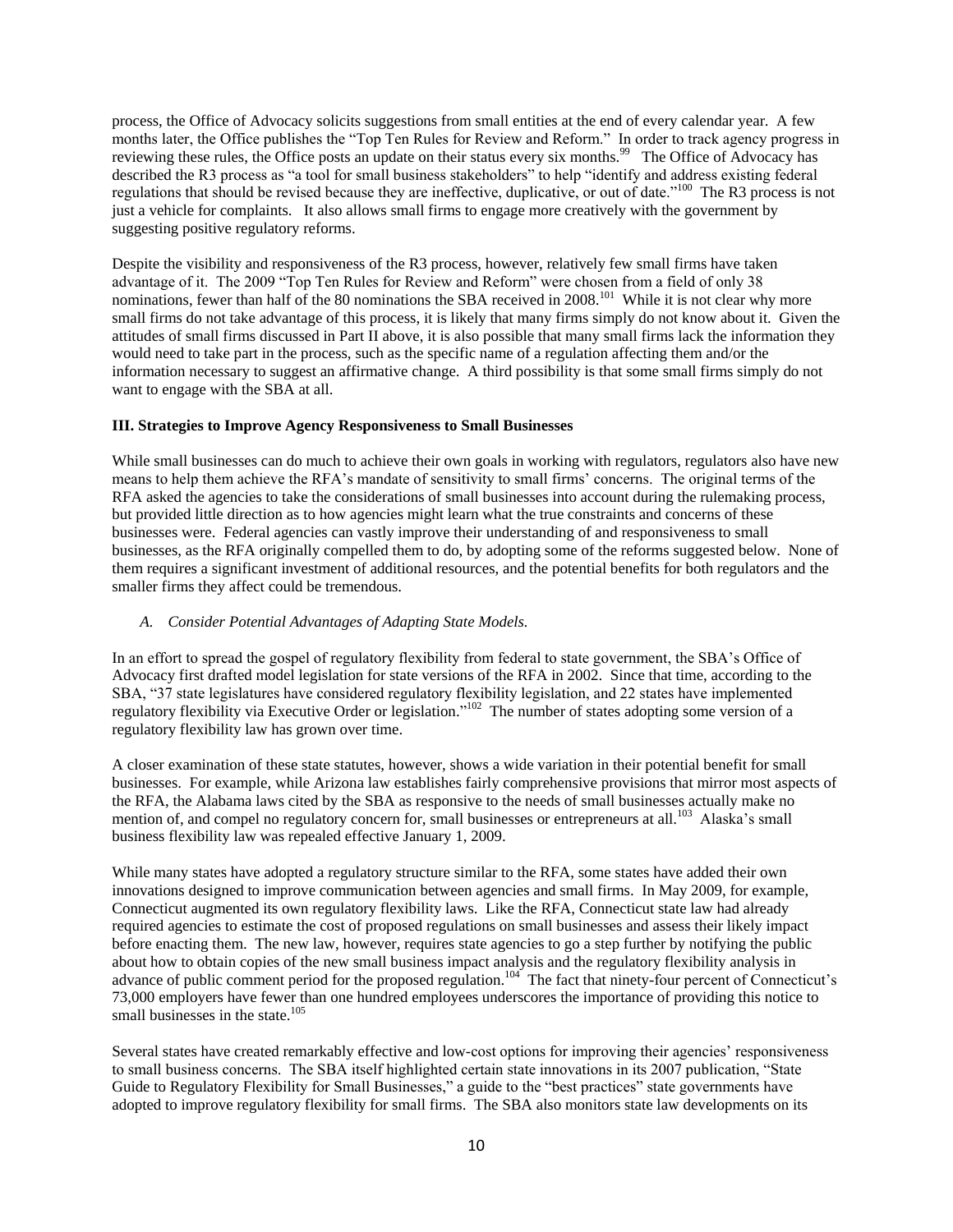website. Why, one might ask, doesn't the federal government consider amending the RFA to incorporate some of the "best practices" the SBA has identified among these state innovations?

Many of the innovations created at the state level could be adapted by federal agencies. One such innovation is email notification. Rhode Island, for example, has created a Rules Tracker System that allows individuals to customize their updates by specifying the agencies and keywords they want to monitor. The Rules Tracker system is accessible from the home page for Rhode Island's rules and regulations database, where small firms can follow a simple registration procedure.<sup>106</sup> After registering for the service, users can choose to receive notifications from any or all of the state's regulatory agencies, the state police, the Secretary of State, the Attorney General and other government divisions. Users can also specify the keywords for which they want to receive alerts and choose whether they want to receive alerts on a daily, weekly or monthly basis.

Similarly, Colorado's state government website enables companies to sign up for free email alerts to notify them whenever a state agency proposes a rule change involving certain keywords the companies have identified. <sup>107</sup> Under the Colorado Administrative Procedure Act, state agencies must file copies of proposed rules and amendments to existing rules with a central agency, which then generates an automatic email to interested parties who have registered for this free service.<sup>108</sup> The sign-up form is a single page on which small business owners and other stakeholders identify the general subjects of rulemaking that they are interested in.<sup>109</sup> Other states with comparable internet tools that promote the transparency of the rulemaking process include Alaska, Illinois, Kentucky, Nebraska, Virginia and Wisconsin.

Another state innovation that federal agencies might adopt is the creation of small business regulatory review boards. In Hawaii, for example, the Small Business Regulatory Review Board consists of current and former small business owners appointed by the Governor, and meets monthly.<sup>110</sup> Its duties include commenting to regulatory agencies on the impact of existing and proposed regulation on small businesses and reviewing requests from small business owners for review of state and county administrative rules. <sup>111</sup> The Board has also set up sub-committees to work with individual agencies between monthly meetings, increasing the potential for more focused and productive relationships with those agencies. <sup>112</sup> Missouri has a Small Business Regulatory Fairness Board serving much the same purpose, as do Oklahoma and South Carolina.<sup>113</sup>

While a single review board obviously would be impractical for the federal government, major federal agencies could consider developing a similar review board, consisting of current and/or past small business owners whose firms are (or were) directly affected by that agency's rules. If the board consisted of volunteers, as they do in the Hawaii model, the cost could be minimal as well.

Other states maintain periodically updated lists of proposed regulations that may have an impact on small businesses. Ohio, for example, posts a list that is updated weekly.<sup>114</sup> In a variation of this type of service, California maintains a list of the agencies that "frequently propose regulations that can have a major impact on small businesses," with hyperlinks to each agency's current list of proposed rules, on its "Small Business Advocate" website. $115$ 

If federal agencies were required to develop similar outreach efforts, small businesses would be better able to stay informed about potential rule changes affecting them. This could be a relatively inexpensive and potentially effective measure for federal agencies to take when they are considering new rules.

The effectiveness of state models may be limited, however, by unpredictable and inconsistent interpretations of what constitutes a "small business." State attempts to define "small business" more clearly than the RFA does have met with mixed results. In Vermont, for example, state law requires state agencies to consider the impact of proposed regulations on small businesses.<sup>116</sup> A separate state law defines "small business" as "a business employing no more than twenty full-time employees."<sup>117</sup> Vermont courts, however, have ruled that state agencies need not use that statutory definition when considering the impact of proposed regulations on small businesses; instead, the agencies themselves may choose any definition of "small business" that is "rational and effective" in light of the regulation at issue. In *Gasoline Marketers of Vermont, Inc. v. Agency of Natural Resources*, <sup>118</sup> the Supreme Court of Vermont rejected a challenge to a regulation that would have required gasoline stations to install vapor recovery systems on their pumps, but would have exempted gasoline stations with a throughput of 400,000 gallons or less from that requirement. Plaintiff challenged the regulation because it alleged that the agency failed to consider the impact on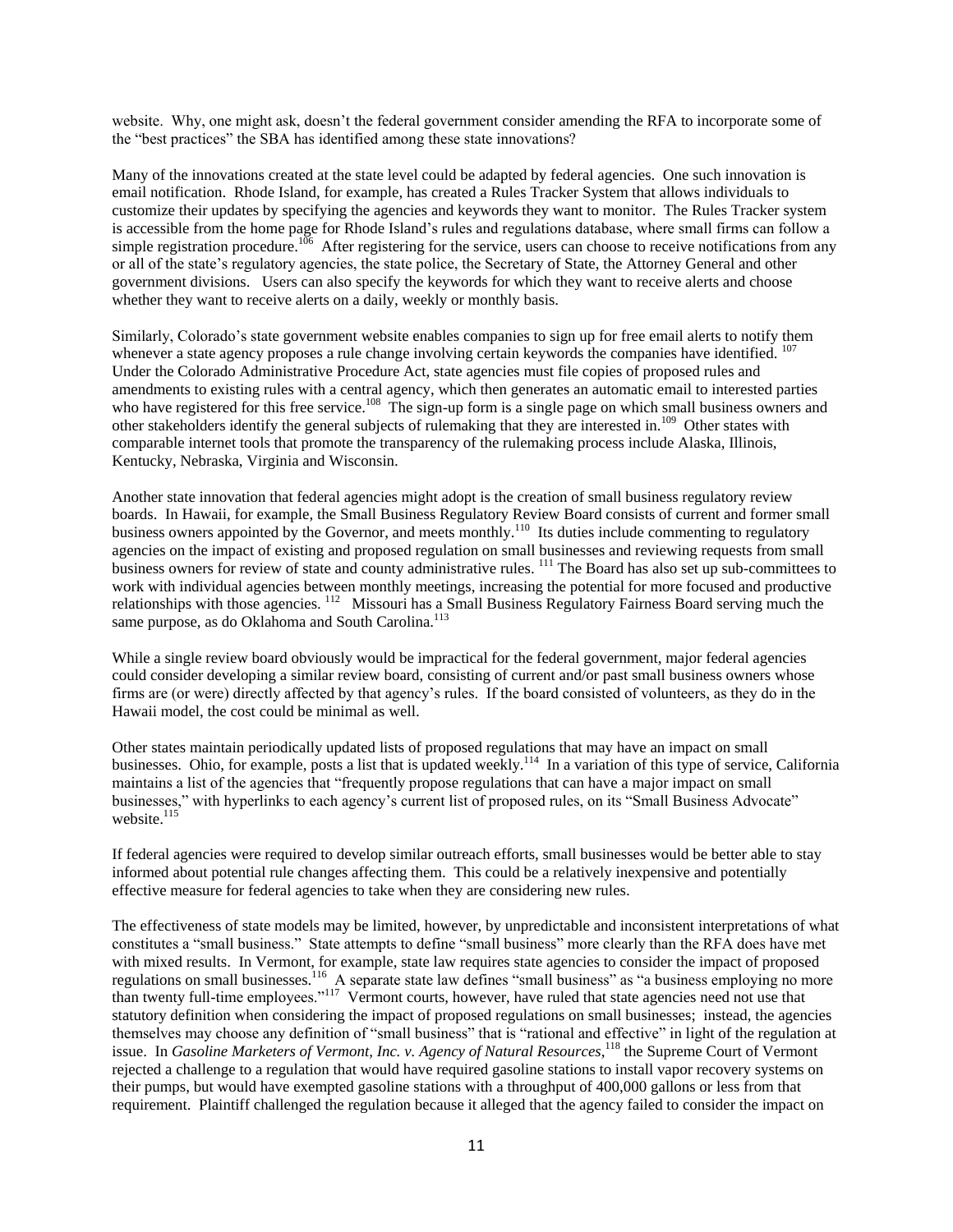small businesses, as required by state law; throughput volume, they alleged, did not correlate with the size of the business. According to the plaintiff, the agency had "failed to identify which gas stations were small businesses, determine how many gas stations were small businesses, calculate what volume of gas they sold, and analyze the cost of compliance for them," even though the information necessary to complete this analysis was readily available to the agency. $119$ 

In siding with the agency, the Court noted that:

[Small businesses] cannot demand that ANR use any particular methodology as opposed to another [to comply with state requirements]. Here, ANR's methodology was reasonable, both in minimizing the cost burden of compliance and maximizing attainment of environmental standards. Given the purposes of the regulation**,** the throughput measure of small businesses was more relevant both in terms of economic impact . . . and efficacy of the regulations. . . . It would be illogical to forbid the agency from operating in a manner that was rational and effective.<sup>120</sup>

In effect, the *Gasoline Marketers of Vermont* case made it impossible for small firms to demand that state agencies use the statutory definition of "small business," suggesting instead that the agencies themselves were better equipped to decide how to define those interests than either the state legislature or the firms who actually held those interests. This case suggests the potential complexity and likely challenge to any federal definition of "small" business for RFA purposes.

# *B. Expand Small Business Offices Within Agencies.*

Another way for agencies to strengthen agency-firm partnerships is to dedicate resources specifically to helping small businesses and, crucially, to publicizing those efforts so that small businesses can take advantage of them. Depending on the agency, it may make sense to create a commission or designate an "in-house" representative dedicated to improving communication with small enterprises.

The FTC provides an example, albeit an imperfect one, of how an agency might dedicate resources to small business concerns. Its Small Business Compliance Assistance Policy Statement describes various forms of assistance that the FTC makes available to help small businesses comply with truth-in-advertising laws. The FTC also includes an expanding library of materials written especially for small businesses within the Business Guidance section of the FTC's website. Finally, the agency invites small businesses to contact either the FTC headquarters or one of the agency's regional offices with specific inquiries about compliance.<sup>121</sup> In practice, however, there is no particular group within the FTC that appears designated to receive inquiries from small businesses. Given the typical entrepreneur's limited time and resources, she would likely find it hard to locate someone within the agency bureaucracy who was knowledgeable about, and sympathetic to, her unique needs and concerns.

Similarly, the FDA's Center for Drug Evaluation and Research (CDER) offers focused support for small businesses.<sup>122</sup> Unlike the FTC, however, the FDA has designated small business contacts in both its national headquarters and two of its five regional offices, which represent more than a third of the states as well as the US/Mexico border generally. $^{123}$ 

# *C. Balance Small Enterprise Concerns with Broader Impact*

An important, but overlooked, area of concern is that some of the small business exemptions that the RFA has facilitated may be counterproductive in some respects by potentially undermining the broad purposes of the legislation they affect. The SBA's 2007 report on the cost savings achieved by the RFA describes a number of examples of small businesses being excused from regulations whose overall social and environmental benefits might well exceed the short-term costs borne by affected small firms. Environmental impact is just one of many areas where this sort of undesirable trade-off might occur. For example, the report noted that the Fish and Wildlife Service (FWS) had initially designated 18,031 square miles of critical habitat for the Canada lynx. In response to ―comments‖ by SBA and various small enterprises, however, the FWS ultimately designated only 1,841 square miles of protected lynx habitat based on "economic" and other factors, reducing its proposed conservation area by some ninety percent. While the SBA report noted that the "exclusion of these high cost areas resulted in \$919 million in cost savings," the report did not analyze the resulting cost to the lynxes.<sup>124</sup> Similarly, the FWS excluded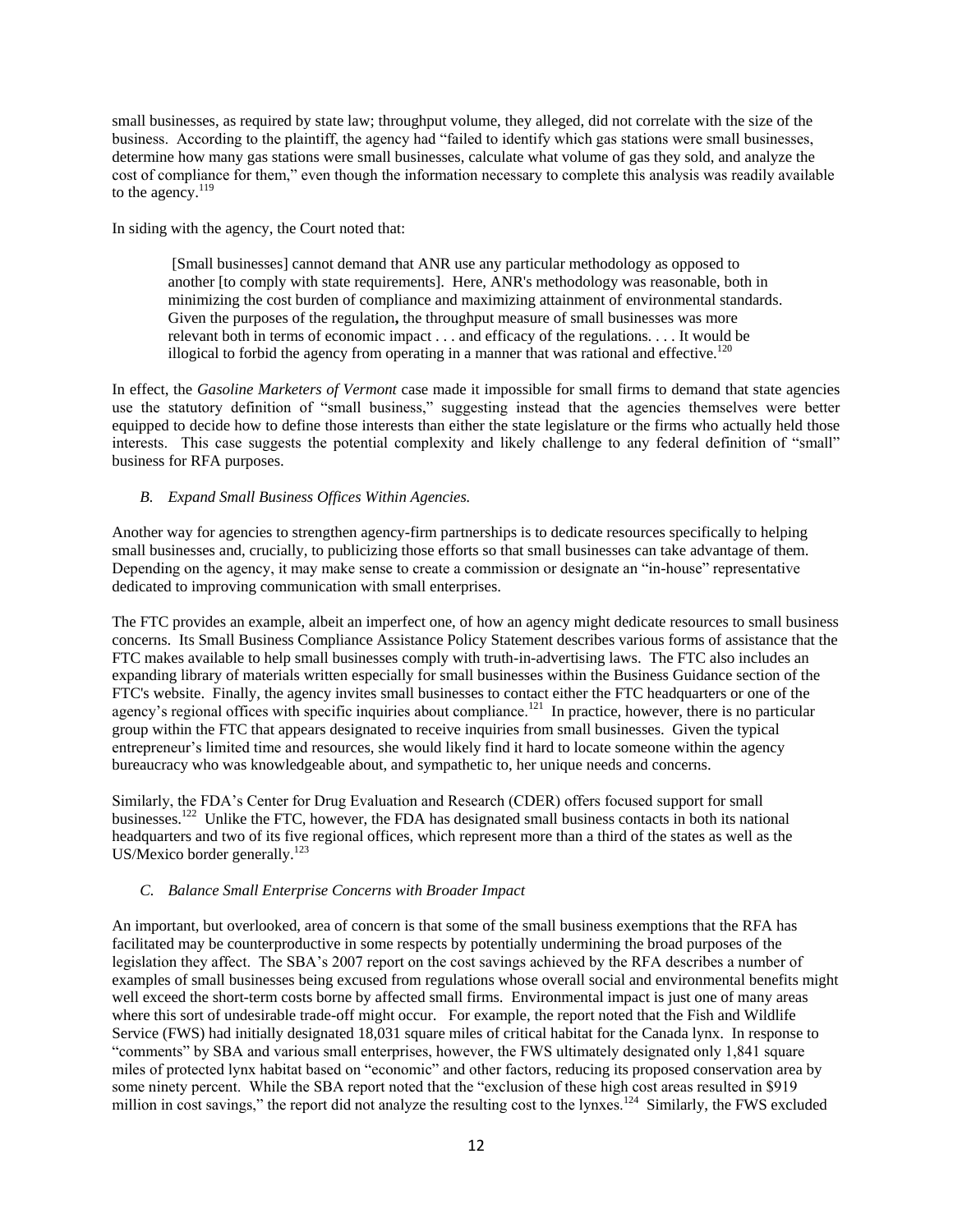private lands from a critical habitat designation for certain endangered minnows, in response to concerns voiced by small enterprises, because of "economic factors."<sup>125</sup>

In assessing the RFA's cost savings to small businesses, the SBA does not appear to have quantified or even considered the potential longer-term costs that such tradeoffs may generate, let alone compare them to the estimated savings experienced by the small enterprise owners. In smoothing the path for small enterprise owners, government must not bulldoze over equally important, but perhaps less immediately quantifiable, broader concerns.

# **Conclusions**

 $\overline{\phantom{a}}$ 

While the economic significance of small firms has only become more important since the RFA's introduction 30 years ago, the RFA has not met its promise of increasing regulatory flexibility to accommodate those firms' concerns. The RFA increased awareness among federal regulators that small firms have unique concerns and that regulation must take those concerns into account in order to maximize effectiveness, but its shortcomings have undercut its effectiveness. Instead, a new approach is needed. An interactive and multifaceted approach that capitalizes on the reforms introduced by the Open Government Initiative to engage small firms in a dialogue with regulatory would generate many of the benefits that the RFA originally intended to convey.

Recent government directives increasing the transparency and participatory nature of regulation have the potential to serve small firms well. Small firms have an unprecedented opportunity to make strategic use of these initiatives and to help bring about the kind of regulatory flexibility that the RFA fell short of achieving. The most competitive small firms will benefit significantly as a result. There are also new strategies available to federal agencies, often modeled on innovations at the state level, for improving responsiveness to small firms' concerns and overall efficiency.

While the RFA sought to raise agency awareness of small firms' concerns, it has not been sufficient to address those concerns effectively. Only recently have initiatives emerged at both the federal and state level that genuinely empower small firms to help reduce and reform the regulatory burdens on them. By taking advantage of new directives and technology to help fill the gap left by the RFA and its subsequent amendments, small firms can now interact with regulators to alleviate the pressure of the most burdensome rules. These reforms are necessary. Without them, the possibility exists that thirty years later a new generation of scholars will hold a symposium titled, "The RFA at 60," and continue to wrestle with the same unaddressed questions.

<sup>1</sup> Keith W. Holman, *The Regulatory Flexibility Act at 25: Is the Law Achieving Its Goal?*, 33 Fordham Urb. L.J. 1119, 1119 (2006).

<sup>2</sup> Sarah E. Shive, *If You've Always Done it That Way, It's Probably Wrong: How the Regulatory Flexibility Act Has Failed to Change Agency Behavior, and How Congress Can Fix It*, 1 Entrepreneurial Bus. L.J. 153, 157-58 (2006). 3 Holman, *supra* note 1, at 1119-20.

<sup>4</sup> Nicole V. Crain & W. Mark Crain, *The Impact of Regulatory Costs on Small Firms*, U.S. Small Bus. Admin. (Sep. 2010).

<sup>5</sup> President Barack Obama, Remarks by the President to the Nation on the BP Oil Spill (June 15, 2010), *available at* http://www.whitehouse.gov/the-press-office/remarks-president-nation-bp-oil-spill.

<sup>6</sup> Memorandum on Transparency and Open Gov't from Barack Obama, President of the United States, to the Heads of Executive Dep'ts & Agencies (Jan. 21, 2009), *available at* http://www.whitehouse.gov/the\_press\_ office/transparencyandopengovernment/.

<sup>&</sup>lt;sup>7</sup> Memorandum from Peter R. Orszag, Dir., Office of Mgmt. & Budget, to the Heads of Executive Dep'ts & Agencies, Open Gov't Directive (Dec. 8, 2009), *available at*

http://www.whitehouse.gov/omb/assets/memoranda\_2010/m10-06.pdf.

<sup>8</sup> Barry A. Pineles, *The Small Business Regulatory Enforcement Fairness Act: New Options for Regulatory Relief,* 5 Commlaw Conspectus 29, 30 (1997).

<sup>9</sup> *Id.* For a detailed review of Congressional hearings preceding the passage of the RFA, see Paul R. Verkuil, *A Critical Guide to the Regulatory Flexibility Act*, 1982 Duke L.J. 213 (1982).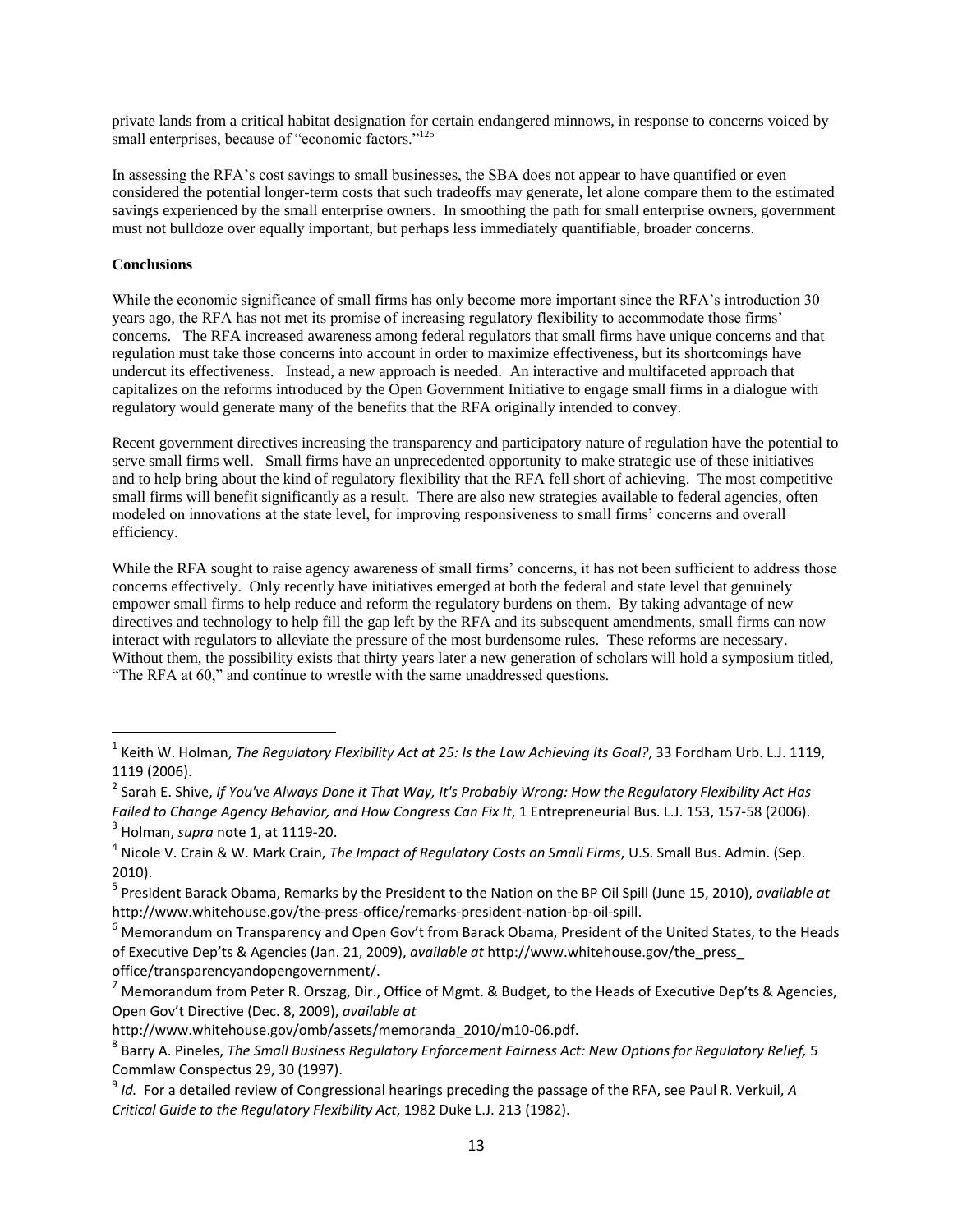*Id.*

 $\overline{a}$ 

Verkuil, *supra* note 9, at 214.

<sup>13</sup> *Id.* at 215 (quoting The White House, Regulatory Reform: President Carter's Program 2 (1980)).

*Id.* at 252.

5 U.S.C. § 603(a) (2006).

*Id.* § 603(b).

*Id.* § 603(b).

 *Id.* § 604(a). The RFA also imposes a periodic review requirement of all rules, requiring federal agencies to review all of their existing regulations over a period of ten years, eliminating those which are duplicative, unduly burdensome, or unnecessary. 5 U.S.C. § 610 (2006).

*Id.* § 605(b).

 $^{20}$  *Id.* § 605(b).

Shive, *supra* note 2, at 158.

 *See, e.g.,* Holman, *supra* note 1, at 1119; Michael R. See, *Willful Blindness: Federal Agencies' Failure to Comply With the Regulatory Flexibility Act's Periodic Review Requirement – And Current Proposals to Invigorate the Act*, 33 Fordham Urb. L.J. 1199, 1201 (2006).

<sup>23</sup> 5 U.S.C. § 601 (2006) (Congressional Findings and Declaration of Purpose).

Pub. L. No. 104-121, 110 Stat. 847 (1996)

5 U.S.C. § 611(a) (2006).

*Id.* § 611(a)(3)(A).

*Id.* § 611(a)(4).

*Id.* § 605(b).

*Id.* § 609(b), (d).

67 Fed. Reg. 53, 461 (August 13, 2002).

*Id.* 

*Id.* 

H.R. 4458, 110<sup>th</sup> Cong. (1<sup>st</sup> Sess. 2007).

*Id.* § 3.

 *Id.* § 5; *General Policy: House Small Business Committee Endorses More Federal Review of Regulatory Burdens*, National Envtl. Daily, Dec. 14, 2007.

 U.S. Small Bus. Admin, *Connecticut Is Latest New England State To Strengthen Regulatory Flexibility for Small Business*, The Small Business Advocate (May 1, 2009).

5 U.S.C. § 609(a) (2006).

Shive, *supra* note 2, at 167; See, *supra* note 22, at 1223-24.

 5 U.S.C. § 601(3) (2006). The section uses the term "small business," but also states that the term "small entity" should be given the same meaning. *Id.* § 601(6).

15 U.S.C. 632(a)(1) (2006).

*Id.* § 632(2)(A).

 Michelle Goldberg-Cahn, Associated Fisheries of Maine, Inc. v. Daley*: A Balanced Approach to Judicial Review Under the Regulatory Flexibility Act*, 51 Admin. L. Rev. 663, 670 (1999)

*Id.* at 670 n.45 (citing 13 C.F.R. § 121.201 (1998)).

*Id.*

*Id.* at 670–71.

5 U.S.C. § 610 (2006); Shive, *supra* note 2, at 163.

Shive, *supra* note 2, at 163.

*Id.*

Pineles, *supra* note 8, at 30.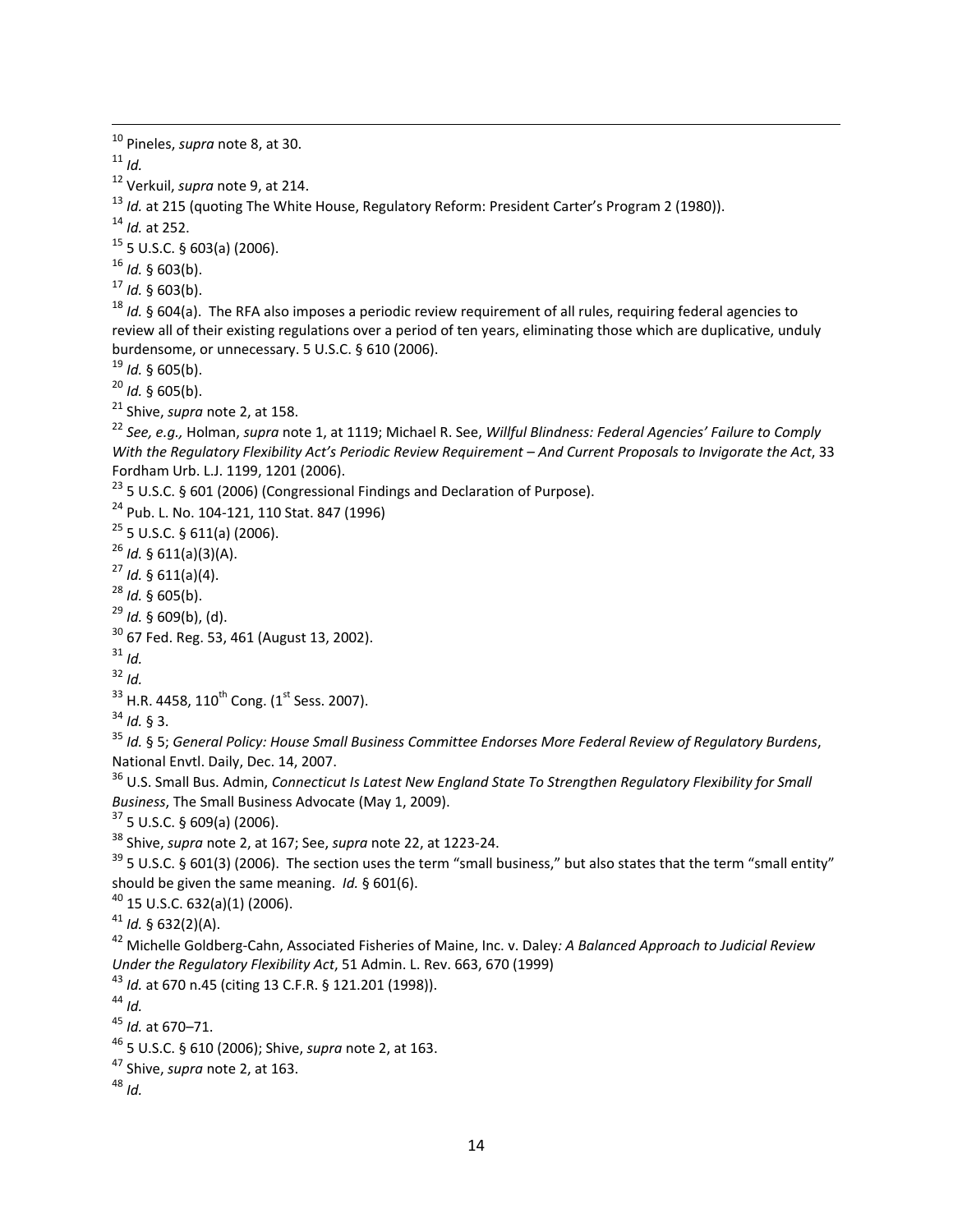See, *supra* note 22, at 1220.

*Id.* at 1221.

 $\overline{a}$ 

<sup>51</sup> U.S. Gen. Accounting Office, Regulatory Flexibility Act: Status of Agencies' Compliance (1994).

<sup>52</sup> U.S. Gen. Accountability Office, Regulatory Flexibility Act: Congress Should Revisit and Clarify Elements of the Act to Improve Its Effectiveness (2006); U.S. Gen. Accounting Office, Regulatory Flexibility Act: Clarification of Key Terms Still Needed (2002).

 Eric Phelps, *The Cunning of Clever Bureaucrats: Why the Small Business Regulatory Enforcement Fairness Act Isn't Working*, 31 Pub. Cont. L.J. 123, 136–37 (2001).

*[Am. Trucking](http://www.google.com/url?q=https%3A%2F%2Fa.next.westlaw.com%2FLink%2FDocument%2FFullText%3FfindType%3DY%26serNum%3D1999113036%26pubNum%3D506%26originationContext%3Ddocument%26transitionType%3DDocumentItem%26contextData%3D(sc.Search)%23co_pp_sp_506_1045&sa=D&sntz=1&usg=AFQjCNGPHb4PhRQ1GnIxYtlAQGsyCoXaZg) [Ass'n](http://www.google.com/url?q=https%3A%2F%2Fa.next.westlaw.com%2FLink%2FDocument%2FFullText%3FfindType%3DY%26serNum%3D1999113036%26pubNum%3D506%26originationContext%3Ddocument%26transitionType%3DDocumentItem%26contextData%3D(sc.Search)%23co_pp_sp_506_1045&sa=D&sntz=1&usg=AFQjCNGPHb4PhRQ1GnIxYtlAQGsyCoXaZg) [Inc. v. USEPA](http://www.google.com/url?q=https%3A%2F%2Fa.next.westlaw.com%2FLink%2FDocument%2FFullText%3FfindType%3DY%26serNum%3D1999113036%26pubNum%3D506%26originationContext%3Ddocument%26transitionType%3DDocumentItem%26contextData%3D(sc.Search)%23co_pp_sp_506_1045&sa=D&sntz=1&usg=AFQjCNGPHb4PhRQ1GnIxYtlAQGsyCoXaZg)*[, 175 F.3d](http://www.google.com/url?q=https%3A%2F%2Fa.next.westlaw.com%2FLink%2FDocument%2FFullText%3FfindType%3DY%26serNum%3D1999113036%26pubNum%3D506%26originationContext%3Ddocument%26transitionType%3DDocumentItem%26contextData%3D(sc.Search)%23co_pp_sp_506_1045&sa=D&sntz=1&usg=AFQjCNGPHb4PhRQ1GnIxYtlAQGsyCoXaZg) [1027, 1045 \(D.C. Cir. 1999\)](http://www.google.com/url?q=https%3A%2F%2Fa.next.westlaw.com%2FLink%2FDocument%2FFullText%3FfindType%3DY%26serNum%3D1999113036%26pubNum%3D506%26originationContext%3Ddocument%26transitionType%3DDocumentItem%26contextData%3D(sc.Search)%23co_pp_sp_506_1045&sa=D&sntz=1&usg=AFQjCNGPHb4PhRQ1GnIxYtlAQGsyCoXaZg)

*Id.* at 1044.

*Id.*

<sup>57</sup> White Eagle Co-op. Ass'n v. Conner, 553 F.3d 467, 480 (7<sup>th</sup> Cir 2009). The rationale of this decision borrows explicitly from a long line of similar holdings in the District of Columbia. *See, e.g*., *Cement Kiln Recycling Coalition v. EPA,* 255 F.3d 855, 868–69 (D.C. Cir. 2001); *Mid-Tex Electric Coop. v. FERC,* 773 F.2d 327 (D.C. Cir. 1985).

Holman, *supra* note 1, at 1132.

*Id.*

 Curtis W. Copeland, *The Regulatory Flexibility Act: Implementation Issues and Proposed Reform*, Congressional Research Serv. 7, n. 18 (2008), *available at http*://www.policyarchive.org/handle/10207/bitstreams/19430.pdf; see also http://www.govtrack.us/congress/bill.xpd?bill=h110-4458

Holman, *supra* note 1, at 1134.

*Id.* at 1135–36.

Shive, *supra* note 2, at 161.

U.S. Gen. Accounting Office, *supra* note 51, at 4, 7 and 8.

U.S. Gen. Accountability Office, *supra* note 52, at 4-5; U.S. Gen. Accounting Office, *supra* note 52, at 6.

Holman, *supra* note 1, at 1129–32.

5 U.S.C § 605(b) (2006).

Phelps, *supra* note 53, at 134–35.

John Shanahan, *Regulating the Regulators: Regulatory Process Reform in the 104th Congress*, CATO Institute, *available at* http://www.cato.org/pubs/regulation/regv20n1/reg20n1b.html.

Holman, *supra* note 1, at 1133–34.

Phelps, *supra* note 53, at 133–39.

See *supra* notes 17–24 and accompanying text.

215 F.3d 61 (D.C. Cir. 2000).

*Id.* at 80.

*Id.* at 79.

Phelps, *supra* note 53, at 134.

*Id.*

Nat'l Telephone Co-op. Ass'n v. F.C.C., 563 F.3d 536, 540 (D.C. 2009).

<sup>79</sup> Williams Alaska Petroleum v. United States, 57 Fed. Cl. 789, 801 (2003).

Memorandum from Barack Obama, *supra* note 6.

Memorandum from Peter R. Orszag, *supra* note 7.

 *Open Government Initiative,* The White House, http://www.whitehouse.gov/open (last visited Feb. 1, 2011). The site's Open Gov Blog serves as a news feed to highlight agency improvements and awards that further the Open Government Initiative's goals.

Office of Mgmt. & Budget, *Open Government Directive* 1 (Dec. 8, 2008), *available at*

http://www.whitehouse.gov/sites/default/files/omb/assets/memoranda\_2010/m10-06.pdf.

*Id.* 8.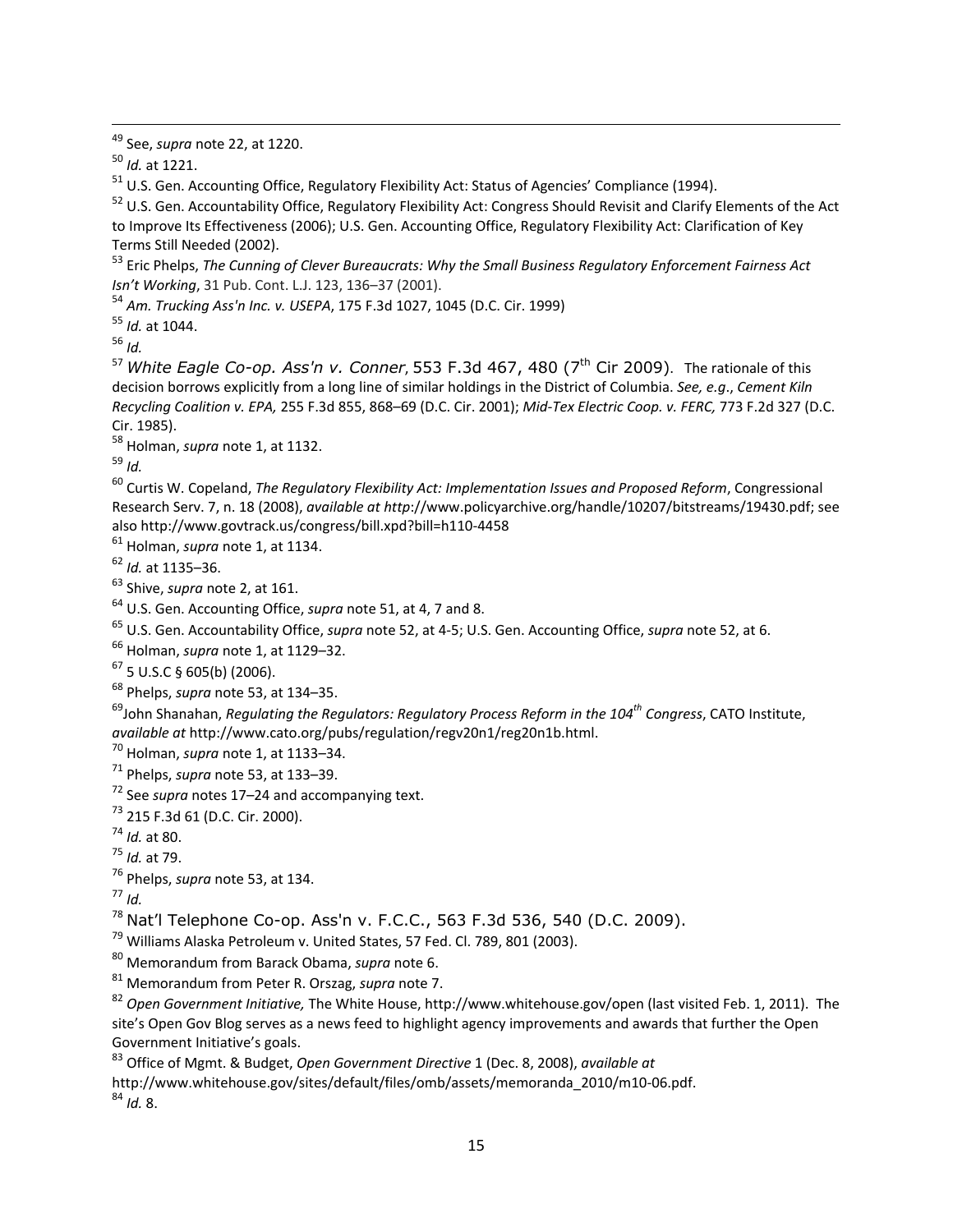$\overline{a}$ <sup>85</sup> *Id.* at 9.

<sup>86</sup> *Id.* at 2.

<sup>87</sup> *Id.* 3. Each agency is also directed to "respond to public input received on its Open Government Webpage on a regular basis." Id. The vagueness inherent in the terms "respond" and "regular" do not provide small firms with as much assurance of a timely and substantive response as supporters of small firm interests might want.

88 Gregory Wilshusen, Dir. of Info. Sec. Issues, Statements to the Subcommittee on Information Policy, Census, and National Archives and Committee on Oversight and Government Reform, House of Representatives (July 22, 2010), *available at* http://www.gao.gov/new.items/d10872t.pdf.

 $89$  *Id.* 

<sup>90</sup> "The State of Small Business Report: June 2010 Survey of Small Business Success," July 2010, *available at* http://www.networksolutions.com/smallbusiness/wp-

content/files/Network\_Solutions\_Small\_Business\_Success\_Index.pdf.

<sup>91</sup> Jen Williams, "The Small Business Administration Engages Social Media," January 5, 2011, available at (http://www.pronetadvertising.com/articles/the-small-business-administration-engages-social-media.html) <sup>92</sup> *About Us,* Regulations.gov, http://www.regulations.gov/#!aboutUs (last visited Feb. 2, 2011). The eRulemaking initiative was established in October 2002, and launched the www.regulations.gov website in 2003 "to enable citizens to search, view and comment on regulations issued by the U.S. government." Id. The

Environmental Protection Agency has served as the managing partner of the eRulemaking program since its inception. Id.

<sup>93</sup> *eRulemaking Program*, Regulations.gov, http://www.regulations.gov/#!aboutProgram (last visited Feb. 2, 2011).

<sup>94</sup> See, e.g., *Exchange Discussions*, Regulations.gov, http://www.regulations.gov/exchange/topic/exchange (last visited Feb. 2, 2011).

<sup>95</sup> D. French, *IFA and Industry Groups Sue to Stop "No-Match" Rule: Firing Workers Required Under Immigration "No-Match" Rule*, 39 Franchising World 39, 39 (2007).

**<sup>96</sup>** 74 Fed. Reg. 51,447 (October 7, 2009).

<sup>97</sup> Holman, *supra* note 1, at 1124.

98 While the NSBA technically accepts businesses of any size as members, only those members with 500 or fewer employees are allowed to vote on issues, according to Patrick Post, its Vice President of Membership. Mr. Post notes that 98% of the NSBA's members have 15 or fewer employees, and 37% have 5 or fewer employees. Interview with Patrick Post, Vice President of NSBA Membership (Dec. 15, 2010).

99 Press Release, Small Bus. Admin. Office of Advocacy, Advocacy Commits To Long-Term R3 Initiative (July 30, 2008), *available at* http://archive.sba.gov/advo/press/08-20.html .

<sup>100</sup> http://www.sba.gov/advo/r3/, last accessed October 1, 2010.

<sup>101</sup> Press Release, Small Bus. Admin. Office of Advocacy, Two New Regulations Added To 2009 r3 Top 10 Rules For Review And Reform, (Feb. 27, 2009), *available at* http://www.sba.gov/advocacy/809/12400; Advocacy Commits To Long-Term r3 Initiative, *supra* note 175. Low participation rates may have influenced the Office of Advocacy's decision in early 2011 to put the R3 program on temporary hiatus. Telephone conversation with Charles Maresca, Director of Interagency Operations (Feb. 8, 2011).

<sup>102</sup> *Small Business Regulatory Flexibility Model Legislation Initiative*, Small Bus. Admin. Office of Advocacy, http://archive.sba.gov/advo/laws/law\_modeleg.html (last visited Feb. 2, 2011)

<sup>103</sup> *See, e.g.*, Ariz. Rev. Stat. Ann. § 41–1035 (2010); Ala. Code §§ 41–22–22, 23 (2010).

<sup>104</sup> *Connecticut Is Latest New England State To Strengthen Regulatory Flexibility for Small Business*, Small Bus. Advocate, May 1, 2009.

<sup>105</sup> *Id.*

<sup>106</sup> *Rules and Regulation Tracker*, State of Rhode Island, http://www.rules.state.ri.us/rules/freshregs/ (last visited Feb. 2, 2011).

<sup>107</sup> U.S. Small Bus. Admin. Office of Advocacy, State Guide to Regulatory Flexibility 17–19 (2007), *available at* http://archive.sba.gov/advo/laws/rfa\_stateguide07.pdf.

<sup>108</sup> *Id.*